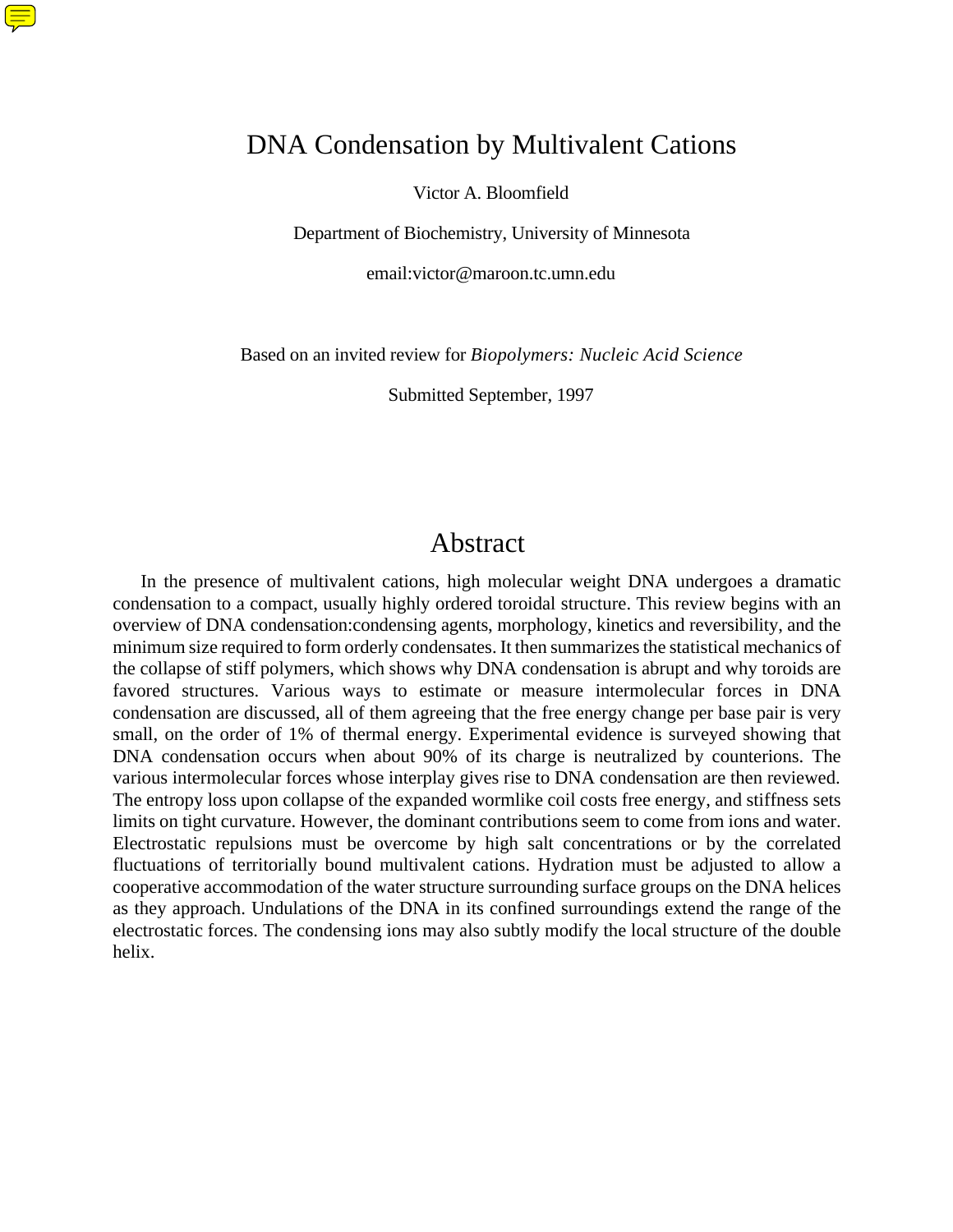## 1. Introduction

DNA condensation is the collapse of extended DNA chains into compact, orderly particles containing only one or a few molecules. The decrease in size of the DNA domain is striking, as is the characteristic toroidal morphology of the condensed particle, so the phenomenon of DNA condensation has drawn considerable attention.

Genomic DNA is a very long molecule, which must fit into a very small space inside a cell or virus particle. Fully extended, the 160,000 base pairs of T4 phage DNA span 54 µm. Yet the T4 DNA molecule has to fit in a virus capsid about 100 nm in diameter, a 540-fold linear compression. The 4.2 million base pairs of the *E. coli* chromosome extend 1.4 mm (half this as a fully-stretched circular chromosome), yet must fit into a nucleolar region about 1 µm across, a linear compression of about 1400. Thinking about the issue in a different way, the radius of gyration of the T4 wormlike coil is about 950 nm, so its volume compression ratio is about 6900. The molecular volume of the T4 DNA molecule, considered as a cylinder 2 nm in diameter phosphate-to-phosphate, is 1.7 x 10<sup>5</sup> nm<sup>3</sup>; the internal volume of the capsid is about 5 x 10<sup>5</sup> nm<sup>3</sup>, so the DNA occupies about 1/3 of the volume within the capsid. If an 0.3 nm shell of water is added to the DNA surface, the fractional volume occupancy rises to about 1/2.

Considering the obvious energetic barriers to such tight packaging - the loss of configurational entropy of the long DNA molecule, the tight bending of the stiff double helix, the electrostatic repulsion of the negatively charged DNA phosphates - it is no surprise that organisms expend considerable metabolic energy to accomplish the task. Recent estimates run about 1/2 ATP hydrolyzed per base pair packaged (Guo *et al*., 1987; Morita *et al*., 1993).

Thus it is a considerable surprise that DNA collapse, or condensation, can occur spontaneously in the test tube, upon adding a low concentration of multivalent cation to low ionic strength aqueous buffer (Gosule & Schellman, 1976). Even more surprising, the morphology of the condensed DNA particles is most commonly that of a compact, orderly toroid, strongly reminiscent of the structure of intraphage DNA gently lysed from virus capsids (Klimenko *et al*., 1967). X-ray scattering shows that the surface-to-surface spacing between DNA helices is only about 1-2 water diameters (Schellman & Parthasarathy, 1984), so that the packing density of DNA condensed *in vitro* is entirely comparable to that of intraphage DNA.

DNA condensation has become a lively area for research in diverse areas of science. In biochemistry, biophysics, and molecular biology it represents a process by which the genetic information is packaged and protected. In polymer physics and condensed matter physics, it presents intriguing problems of phase transitions, liquid crystal behavior, and polyelectrolytes. And in biotechnology and medicine, it provides a promising means whereby DNA containing genes of therapeutic interest can be prepared for transfer from solution to target cells for gene therapy applications.

In this review I concentrate on the energetics of DNA condensation provoked by multivalent cations, that is, on the intermolecular forces which provide the free energy which stabilizes the condensed state. There are essentially two contenders for the dominant attractive force in condensation:hydration forces and correlated counterion fluctuations. I shall discuss them both, but shall emphasize counterion fluctuations because it is most amenable to predictive theory and because it is the area on which my own work has focused.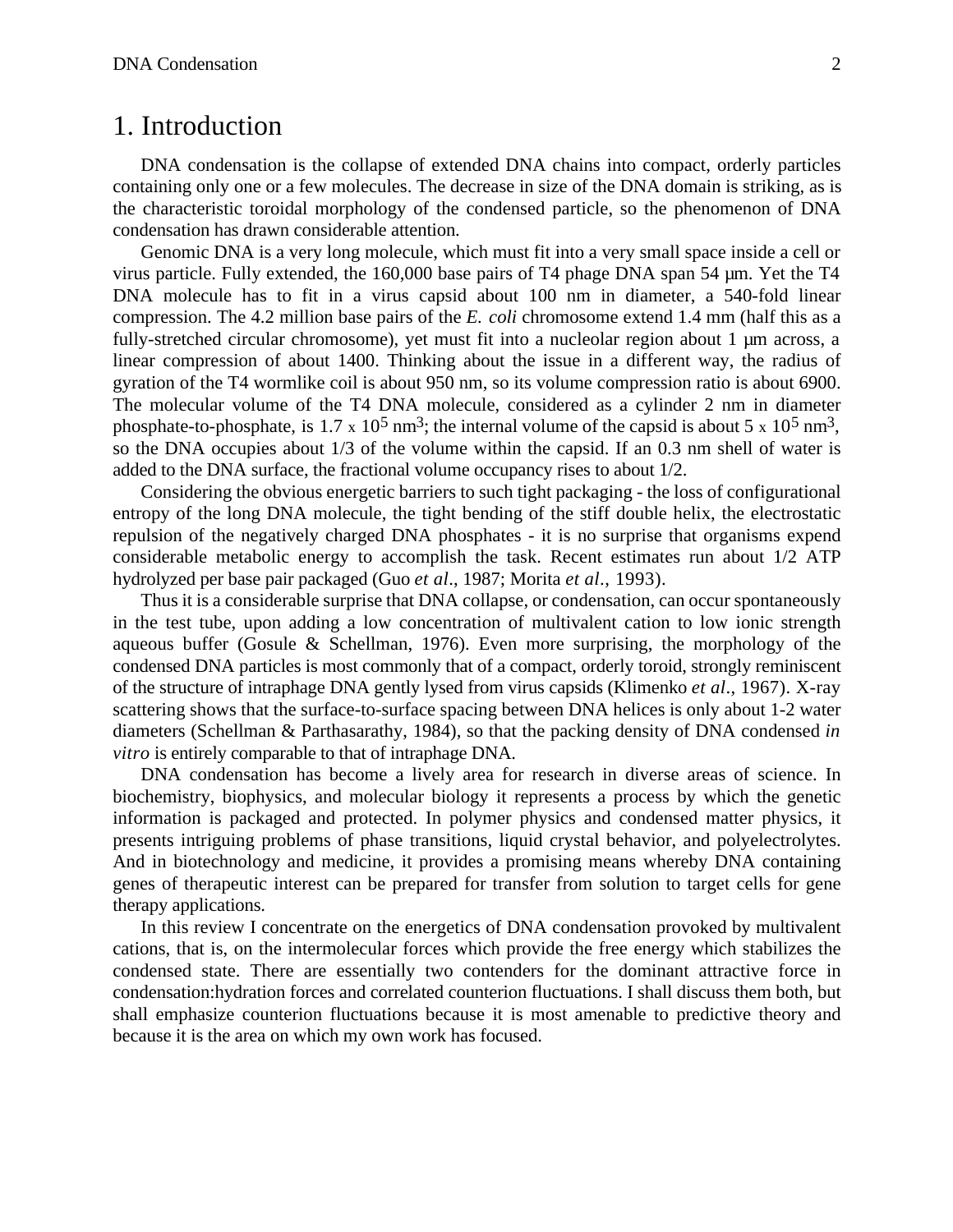# 2. Overview of Condensation Behavior

It is worthwhile to begin, however, with a brief overview of some broader aspects of DNA condensation (Bloomfield, 1991; Bloomfield *et al*., 1998).

Condensation is defined as a decrease in the volume occupied by a DNA molecule from the large domain dilutely occupied by a wormlike random coil, to a compact state in which the volume fractions of solvent and DNA are comparable. In the condensed state, DNA helices may be separated by just one or two layers of water. While condensation of single molecules has been observed, it is more common that several molecules are incorporated into the condensed structure. Thus condensation is difficult to distinguish rigorously from aggregation or precipitation. Use of the term condensation is generally confined to situations in which the aggregate is of finite size and orderly morphology.

#### **Condensing agents**

Condensing agents generally work either by decreasing repulsions between DNA segments (e.g. neutralizing of phosphate charge, and/or reorienting water dipoles near DNA surfaces, by multivalent cations) or by making DNA-solvent interactions less favorable (e.g. by adding ethanol, which is a poorer solvent than water for DNA, or by adding another polymer, such as polyethylene glycol (PEG), which excludes volume to the DNA). Multivalent cations may also cause localized bending or distortion of the DNA, which can also facilitate condensation.

In aqueous solutions, condensation normally requires cations of charge  $+3$  or greater. Those most commonly used in condensation studies are the naturally occurring polyamines spermidine<sup>3+</sup> and spermine4+ (Chattoraj *et al*., 1978; Gosule & Schellman, 1976) and the inorganic cation  $Co(NH<sub>3</sub>)<sub>6</sub><sup>3+</sup>$  (Widom & Baldwin, 1980; Widom & Baldwin, 1983). Others include cationic polypeptides such as polylysine (Laemmli, 1975), and basic proteins such as histones H1 and H5 (Garcia-Ramírez & Subirana, 1994; Hsiang & Cole, 1977). Divalent metal cations do not provoke condensation in water at room temperatures except under special circumstances (Ma & Bloomfield, 1994), but they will do so in water-alcohol mixtures (Arscott *et al*., 1995; Votavová *et al*., 1986; Wilson & Bloomfield, 1979). A major goal of current research, and of this review, is to understand these counterion charge requirements.

Alcohols and neutral or anionic polymers can also provoke DNA condensation. High concentrations of ethanol are commonly used to precipitate DNA, but under carefully controlled conditions it can produce particles of well-defined morphology (Eickbush & Moudrianakis, 1976; Lang, 1973). Considerably less ethanol is required if  $Co(NH_3)_6^{3+}$  is added at low ionic strength, since the two agents act synergistically (Arscott et al., 1995). Neutral polymers such as PEG, at high concentrations and in the presence of adequate concentrations of salt produce what has been termed -DNA, or psi-DNA, the acronym for Polymer-and-Salt-Induced which describes the condensation process (Lerman, 1971). -DNA, which has a distinctive circular dichroism spectrum due to the cholesteric liquid crystal structure of the aggregate, is also produced by anionic polymers, such as polyaspartate, polyglutamate, and the anionic peptides found in the capsid of bacteriophage T4 (Laemmli *et al*., 1974).

Much attention has been paid recently to the condensation of DNA with cationic liposomes, since the complex can be an efficient agent for transfection of eukaryotic cells. This is presumably because the condensed state of the DNA protects it from nucleases and allows it to pass more easily through small openings, while the lipid coating on the DNA increases its permeability through cell membranes. Interested readers are referred to recent reviews (Bloomfield, 1996; Duzgunes &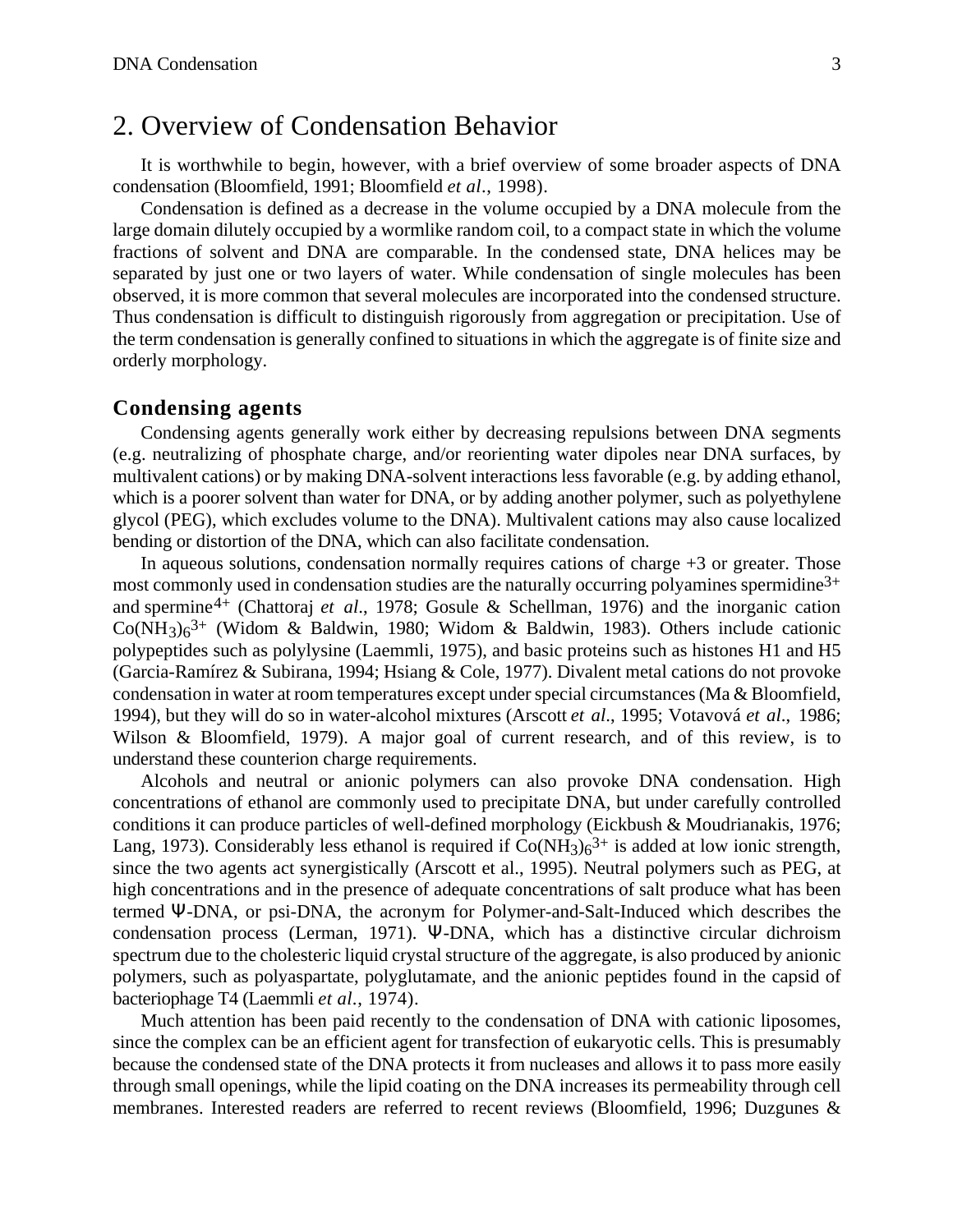Felgner, 1993; Huang *et al*., 1993; Lasic, 1997).

#### **Morphology**

When condensation is induced by careful addition of polyamines or  $Co(NH_3)_6^{3+}$  to very dilute aqueous DNA solutions, toroids and rods are the structures most commonly observed by electron microscopy. The toroids have similar size distributions regardless of DNA length, indicating that several small DNA molecules, or one large one, are incorporated in a single particle (Arscott *et al*., 1990; Bloomfield, 1991; Chattoraj et al., 1978). Torus-shaped particles of spermidine-condensed DNA exist under the hydrated conditions of freeze fracture electron microscopy, and DNA double helical fibers can be seen circumferentially wrapped around the toroid (Marx & Ruben, 1983).

Small numbers of rods are sometimes seen in electron micrographs of mainly toroidal condensates. The diameters and lengths of the rods are similar to the thicknesses and circumferences, respectively, of the toroids; but one does not seem to be the precursor of the other. In water-alcohol mixtures, however (Arscott et al., 1995; Eickbush & Moudrianakis, 1976; Lang, 1973; Lang *et al*., 1976), or with permethylated spermidine as condensing agent (Plum *et al*., 1990), a greater proportion of rods are seen. This choice of rodlike over toroidal morphology may rest on the nonpolarity of the solvent or condensing agent. Theories for determination of morphology are discussed in more detail below.

As the alcohol concentration becomes higher, discrete toroids and rods are replaced by more extensively aggregated structures. With sufficient alcohol to lower the dielectric constant below 65, and in the presence of  $Co(NH_3)_6^{3+}$ , DNA collapses into a network of multistranded fibers (Arscott et al., 1995). Circular dichroism spectroscopy indicates that the DNA has undergone a B-A transition, albeit at concentrations at which neither ethanol nor  $Co(NH<sub>3</sub>)<sub>6</sub><sup>3+</sup>$  could induce the transition alone. The A-DNA then apparently strongly self-adheres and rapidly aggregates into fibrous networks, not allowing time for more compact and orderly condensates to form.

#### **Kinetics and Reversibility**

Light scattering kinetic studies of DNA condensation have been carried out in dilute DNA solutions (ca. 1–5 µg/ml) where extensive intermolecular aggregation is minimized though not totally eliminated (He, 1992; Widom & Baldwin, 1980). These experiments typically show an initial rapid rise in scattering intensity over the first few minutes, followed by a slower rise to a plateau after 30-120 minutes. The increase in intensity is attributable to a collapse of individual DNA molecules (resulting in a larger particle structure factor); and, in the case of plasmid condensation, to the association of several DNA molecules in the condensing particle. Further moderate rise in intensity after several hours may be due to secondary aggregation of toroids or rods. Experiments on the millisecond time scale (Porschke, 1984) indicate an induction period during which the condensing agent (spermine in this case) must rearrange on the DNA to reach a critical binding fraction before intramolecular condensation can occur.

While condensation may be relatively slow, reflecting nucleation lags and slow bimolecular association in these very dilute DNA solutions (typically on the order of  $10^{-10}$  M DNA molecules), decondensation provoked by diluting the condensing agent is very rapid (Widom & Baldwin, 1980), being complete within the measurement time of a few seconds. Thus DNA condensation is a readily reversible process, which depends sensitively on the association of sufficient condensing ligand with the DNA.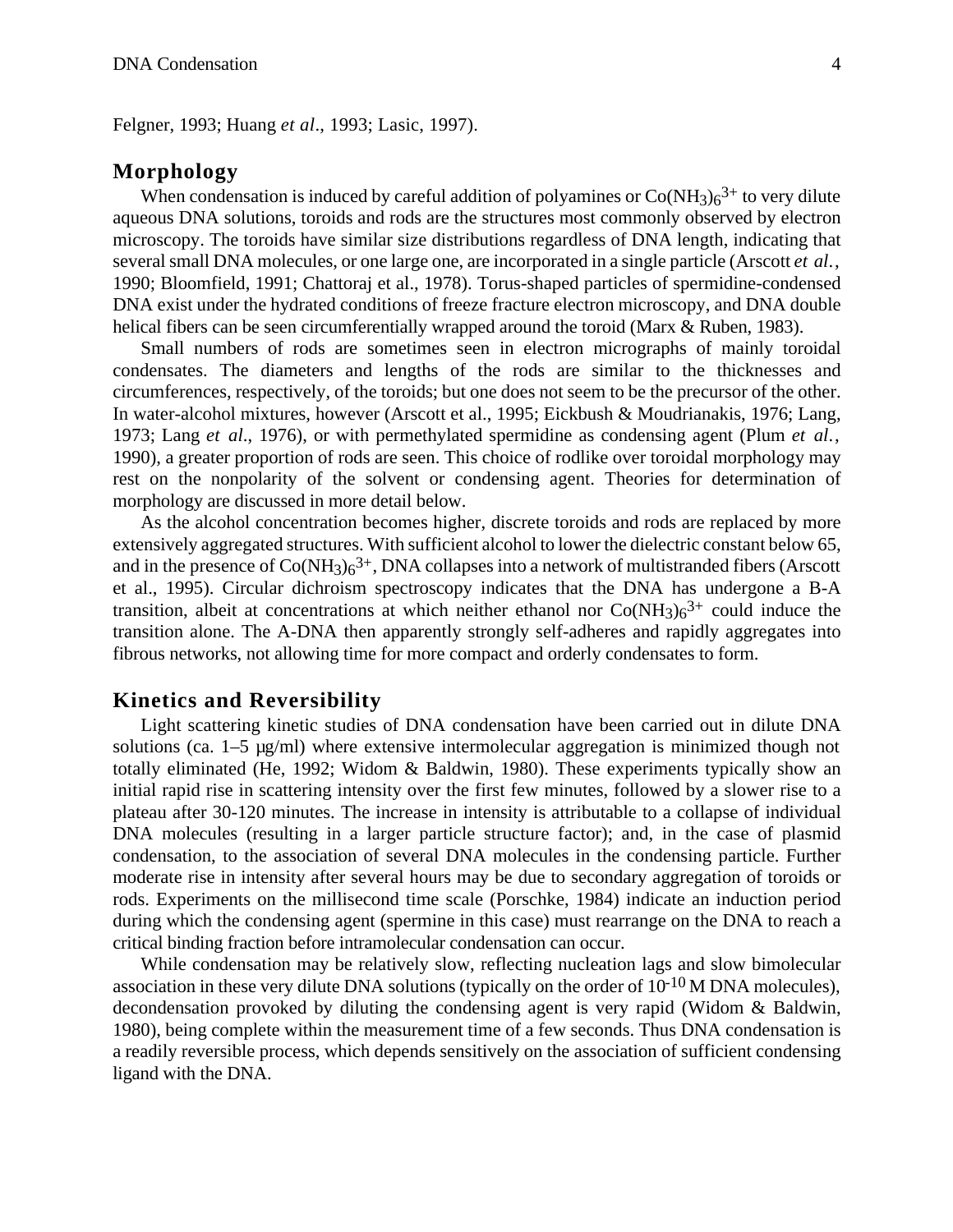.

#### **Minimum DNA Size**

A striking feature of DNA condensation is that the dimensions and morphology of condensed DNA particles are largely independent of the size of the DNA. This generalization holds only above a minimum length, however. Widom and Baldwin (Widom & Baldwin, 1980) found that DNA fragments shorter than about 400 base pairs will not condense into orderly, discrete particles. This indicates that the net attractive interactions per base pair are very small:at least several hundred base pairs must interact, either intramolecularly or intermolecularly, to form a stably condensed particle (Bloomfield, 1991).

## 3. Statistical Mechanics of Polymer Collapse

DNA condensation is an example of a polymer coil-globule transition, whose general nature is discussed in several articles by Lifshitz, Grosberg and co-workers (Grosberg & Khokhlov, 1994; Grosberg & Kuznetsov, 1992a; Grosberg & Kuznetsov, 1992b; Grosberg & Kuznetsov, 1992c; Grosberg & Kuznetsov, 1992d; Grosberg & Kuznetsov, 1993; Lifshitz *et al*., 1978). An important insight arising from theory is that the coil-globule transition is abrupt for stiff polymers such as DNA, but broad for flexible polymers. A lucid exposition of this problem has been presented by Post and Zimm, who first considered condensation of a single DNA molecule (Post & Zimm, 1979) and then treated the competition between intramolecular collapse and intermolecular aggregation (Post & Zimm, 1982b). Their approach is based on the familiar Flory-Huggins lattice theory of polymer solutions, but including third virial coefficient effects to take into account the high local concentration of polymer segments in the condensed phase. They obtain an equation for the total mixing free energy *G* of polymer and solvent

$$
\frac{G}{k_B T} = \frac{G_{ext}}{k_B T} + n_2 \frac{G_{int}}{k_B T}
$$
(1)

where  $k_B$  is the Boltzmann constant, *T* is the temperature,  $G_{ext}$  is the external free energy of mixing polymer and solvent molecules

$$
\frac{G_{ext}}{k_B T} = n_1 \ln v_1 + n_2 \ln v_2 + \chi n_1 v_2 \tag{2}
$$

and *Gint* is the internal free energy of dissolution of a single polymer chain

$$
\frac{G_{int}}{k_B T} = N \left( \chi - 1 \right) + \frac{B_2 \omega}{2^{3/2} \alpha^3} + \frac{B_3 \omega^2}{2 \cdot 3^{5/2} \alpha^6} + \frac{3}{2} \left( \alpha^2 - 1 \right) - \ln \alpha^3 \quad . \tag{3}
$$

In these equations,  $n_1$  and  $n_2$  are the numbers of solvent and polymer molecules, respectively,  $v_1$  and  $v_2$  are the volume fractions of solvent and polymer, and *N* is the ratio of molecular volume of polymer to that of solvent. The expansion parameter  $\alpha$  is the ratio of the polymer radius of gyration to that in the uncondensed state with no intramolecular excluded volume ( $\alpha$  in the condensed state  $\ll$  1). *B*<sub>2</sub> and *B*<sub>3</sub> are the second and third virial coefficients, defined in terms of  $\chi$ , the difference in interaction free energies of like and unlike species: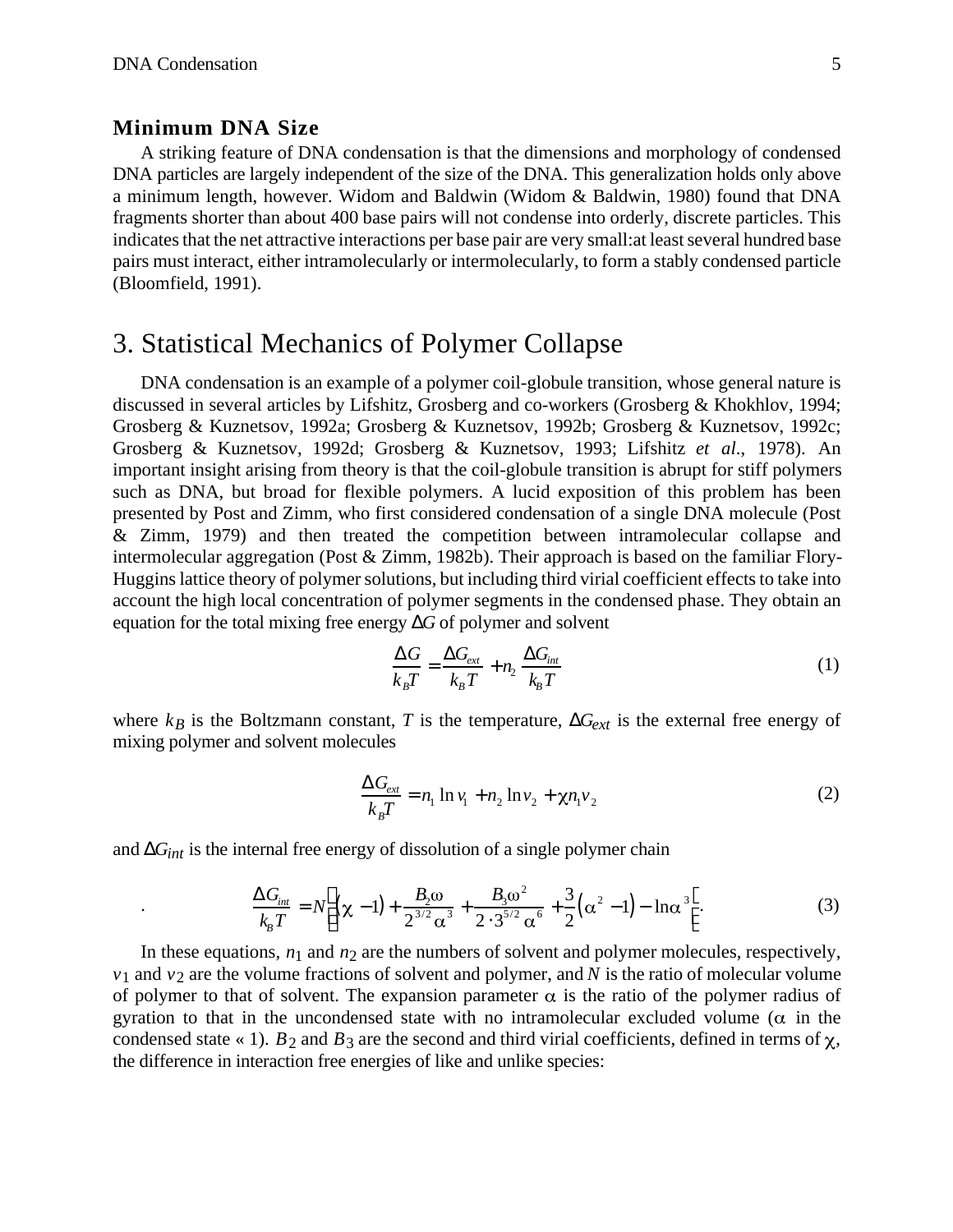$$
B_2 = \frac{1}{2} - \chi, \qquad (4)
$$

$$
B_3 = 1 + 12 \frac{\chi^2}{q} - 16 \frac{\chi^3}{q^2}
$$
 (5)

where  $q$  is the lattice coordination number. The parameter  $\omega$  is defined as

$$
\omega = \frac{9}{\left\langle h_0^2 \right\rangle}^{3/2} V_p \tag{6}
$$

where  $\langle h_0^2 \rangle$  is the mean-square end-to-end distance in the unperturbed state, and  $V_p$  is the molecular volume of the polymer. Thus  $\omega/\alpha^3$  is the volume fraction of polymer in the solution.

The key parameter is  $\chi$  - the difference in free energy between solvent-solvent, polymer segment-segment, and solvent-segment interactions. Although the theories of intermolecular forces we shall explore are not explicitly phrased in terms of  $\chi$ , it is implicitly this parameter which we shall try to understand.

The equations for *G* can be differentiated with respect to  $n_1$  and  $n_1$  to obtain the chemical potentials  $\mu_1$  and  $\mu_1$  of solvent and polymer. When  $\chi$  is  $> 1/2$ , the chemical potentials are no longer monotonic functions of polymer concentration, indicating coexisting phases. The boundaries of the phase diagram depend on DNA molecular weight, but three regions occur:"extended random coils in solution, collapsed DNA in dilute solution, and concentrated precipitate ("aggregated")." The aggregated phase is predicted to be stable, relative to the collapsed phase, except in very dilute solutions, in qualitative agreement with experiment (Post  $\&$  Zimm, 1982a). The extendedcollapsed coil transition is predicted to be discontinuous because of the stiffness of DNA, but the transition should appear macroscopically diffuse because individual molecules will collapse independently. These predictions are nicely borne out experimentally in fluorescence microscopic studies of single T4 phage DNA molecules (Yoshikawa *et al*., 1996a; Yoshikawa *et al*., 1996b).

### 4. Why Toroids?

The toroidal conformation of condensed DNA, with a well-defined hole in the middle surrounded by circumferentially wound double helical strands, is one of the most striking aspects of the condensation phenomenon. Given that solvent conditions are sufficient to cause collapse of the extended DNA chain, why are toroids formed, rather than spherical globules, or rods, or lamellae? Or indeed, why ordered particles at all, rather than random aggregates? Most of the answer lies in the stiffness of DNA, the rather weak attractive force between DNA segments, and the very low DNA concentrations at which condensation experiments are generally done.

A tenable theory has been developed by Grosberg and Zhestkov (Grosberg & Zhestkov, 1986), who consider that the total free energy of DNA is the sum of compressive, repulsive, and elastic contributions. The compressive free energy is due either to external osmotic pressure (e.g., from high molecular weight PEG in -condensation) or from poor solvent quality ( $>1/2$  in Eq. (4)). The repulsive term comes from the excluded volume of the DNA, accentuated by its high asymmetry (persistence length/diameter). The elastic contribution comes from bending and other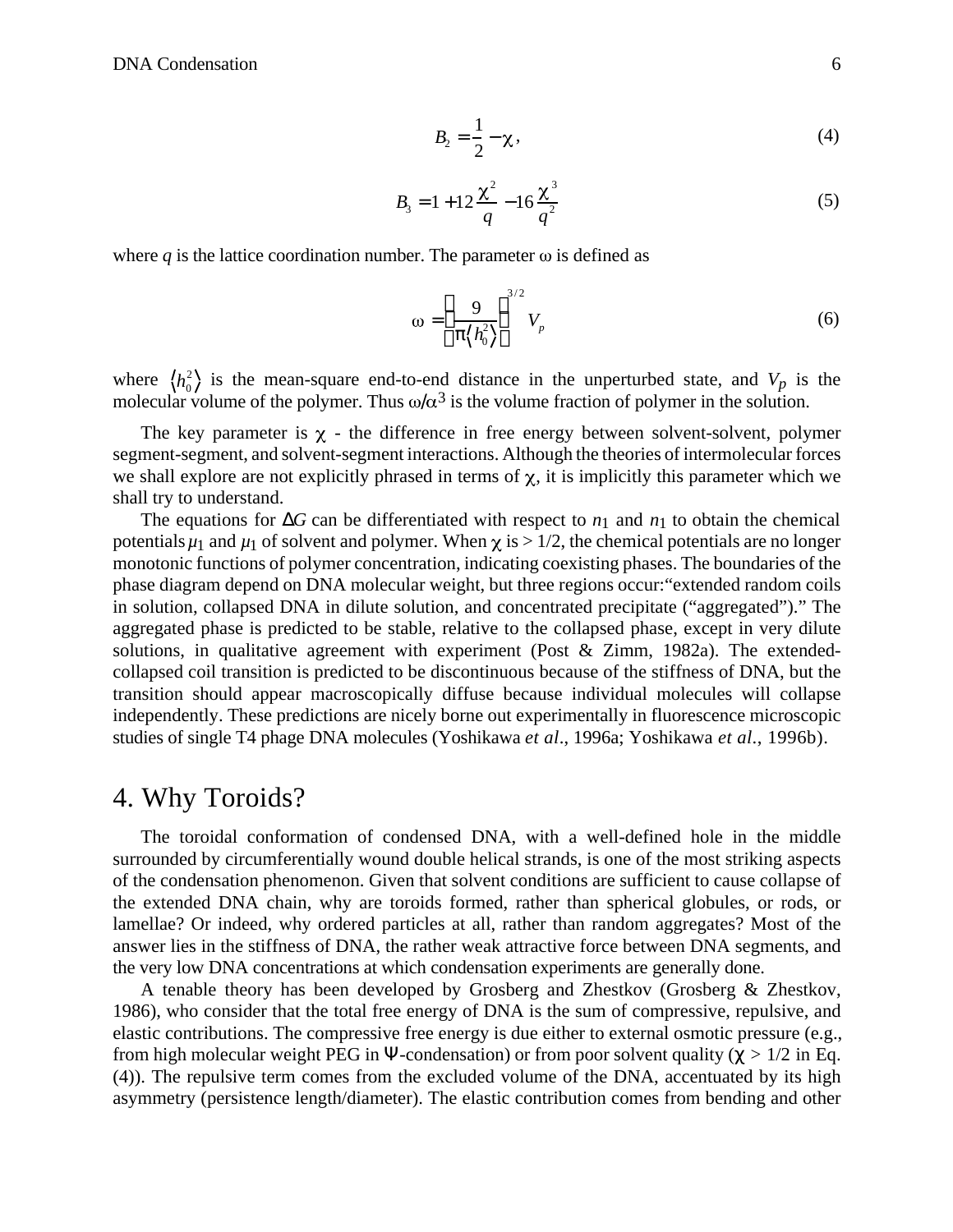conformational entropy terms. The relative importance of these free energy terms depends also on polymer chain length. The result is a complicated phase diagram, from which it is deduced that relatively short DNA molecules will form toroids, while very long molecules will form compact spherical globules. (Of course, very short DNAs cannot form toroids either, since they cannot bend sufficiently without kinking.) Greater compressive forces will favor spherical globules without an inner hole, while greater stiffness and excluded volume will favor toroids. These predictions have been verified experimentally for condensation by  $Co(NH<sub>3</sub>)<sub>6</sub><sup>3+</sup>$  of DNA from bacteriophages (48 kbp) and T4 (166 kbp) (Vasilevskaya *et al*., 1997). Toroids are seen with both molecules at low  $Co(NH_3)_6^{3+}$  concentration, but spherical globules become predominant as the concentration of condensing agent increases.

A theory (Ubbink & Odijk, 1995; Ubbink & Odijk, 1996) of toroids with hexagonally aligned DNA which also takes into account surface free energy (molecules on the outside have only four nearest neighbors, while those on the inside have six) enables prediction of inner and outer toroid dimensions. Unfortunately, no data are available which can clearly test this theory.

If the DNA is a covalently closed circle, its linking number is a topological invariant. Condensation of such a molecule increases its writhe, and the increase in its torsional elastic free energy must be taken into consideration. This leads to the prediction (Grosberg & Zhestkov, 1985) that the equilibrium radius of the toroid formed by supercoiled DNA will be less than that for linear or relaxed circular molecules. This prediction has been verified experimentally (Arscott et al., 1990), though the effect is not large.

Rodlike particles are occasionally seen in electron micrographs of condensed DNA, but they are rarely in high proportion unless the solvent or the condensing agent is somewhat nonpolar (Arscott et al., 1995; Eickbush & Moudrianakis, 1976; Lang, 1973; Lang et al., 1976; Plum et al., 1990). It seems likely that a nonpolar environment may lower the free energy of exposed heterocyclic bases, favoring sharp local kinking over gradual bending.

Theory (Post & Zimm, 1982b) predicts, and most experiments confirm, that DNA condensation will be multimolecular except at extraordinarily low concentration. However, the aggregated material still generally consists of toroidal condensates, connected by strands of DNA. Thus the constraints of stiffness and excluded volume still dominate morphology, except when condensing conditions are very strong (Arscott et al., 1995). If attractive interactions are too firm, DNA segments will stick where they first touch, and will be kinetically constrained from annealing into the thermodynamically favored hexagonally packed, tightly curved toroidal conformation.

### 5. Experimental Estimates of Intermolecular Free Energy

When DNA condenses spontaneously in the presence of multivalent cations, what is the magnitude of the attractive free energy holding the molecule in the condensed state? Several estimates may be made, with varying degrees of precision.

The crudest back-of-the-envelope estimate can be made by recalling that DNA molecules smaller than 400 bp do not form ordered, compact particles (Widom & Baldwin, 1980). Assuming that the total attractive free energy must be at least an order of magnitude greater than thermal energy, to maintain at least a side-by-side bimolecular complex, one may estimate that the attractive free energy per base pair is on the order of  $10k_BT/400$  bp =  $1/40$   $k_BT/bp = 0.06$  kJ/mole bp = 0.015 kcal/mole bp.

A similar value comes from measurements on single DNA molecules using optical tweezers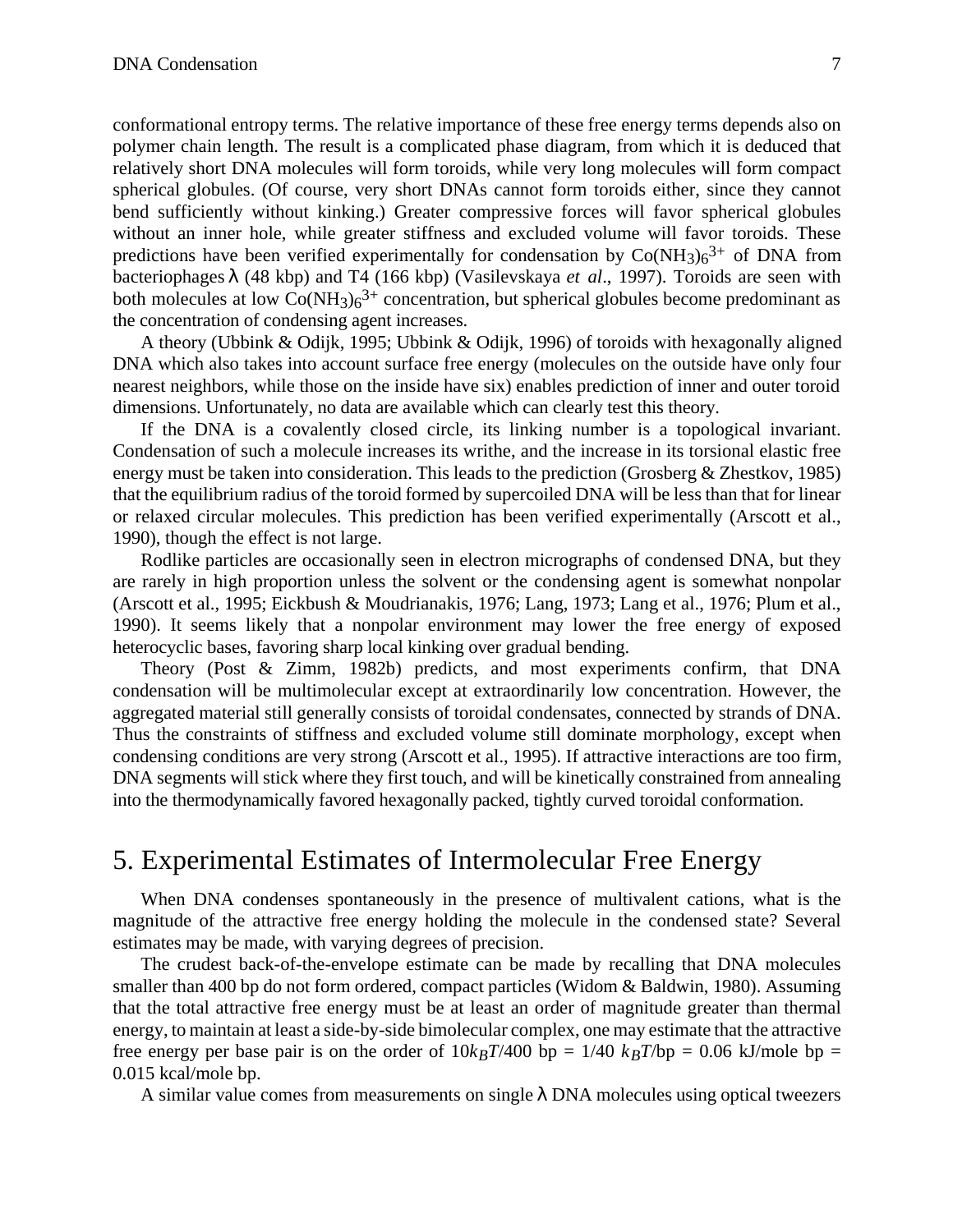.

(Baumann *et al*., 1997b). The force *vs*. extension curve is measured in low concentrations of salt as spermidine or  $Co(NH_3)_6^{3+}$  is added, with the DNA molecule held at less than 80% full extension so that intramolecular looping can occur. As the multivalent cation concentration reaches a value which would normally cause DNA condensation, the force *F* rises abruptly from near zero to about 4 pN with  $Co(NH_3)_6^{3+}$  or 0.5 pN with spermidine. Since the change in free energy upon extending the molecule a distance *x* is  $G = F x$ , the free energy change in moving one base pair, 3.4 Å, is about 13.6 x 10<sup>-22</sup> J, or 1/3  $k_B T$ . *G* with spermidine is about 1/8 of this.

An argument which treats plasmid condensation as a monomer–*n*-mer association equilibrium (Bloomfield, 1991) gives somewhat smaller values. If the initial mole fraction of plasmid monomer is  $X_1^0$ , the mole fraction of *n*-mer is  $X_n$ , and the fraction of uncondensed plasmid is  $f_u$ , then the equilibrium constant is

$$
K = \frac{X_n}{X_1^n} = \frac{\left(1 - f_u\right)\left(X_1^0\right)^{1-n}}{nf_u^n}.
$$
\n(7)

With typical conditions of a 3000 bp plasmid at 5  $\mu$ g/ml (so  $X_1^0 = 5 \times 10^{-11}$ ),  $n = 5$ , and  $f_u$ between 0.1 and 0.9, we find *K* 5 x 10<sup>-41</sup>, and since  $G^{\circ} = -RT\ln K$ , G -0.007  $k_BT / \text{bp}$ .

Of course, the most satisfactory way to determine the free energy of DNA condensation is to measure it directly. This can be done using the osmotic stress technique with a thermodynamic analysis (Leikin *et al*., 1991; Rau & Parsegian, 1992a; Rau & Parsegian, 1992b). DNA in an ordered fiber is equilibrated with a reservoir containing water and ions that can exchange, and a large inert polymer (e.g. polyethylene glycol, PEG) that cannot exchange. The distance between DNA molecules is measured from the Bragg spacing in x-ray diffraction, assuming hexagonal packing. The osmotic pressure is controlled by the polymer concentration. Since stress is force per unit area, a measured osmotic stress is readily converted to a force between surfaces, giving osmotic stress vs. distance curves.The force per unit length on a DNA molecule a distance *R* from its neighbors is  $f = R / \sqrt{3}$ , where is the osmotic stress or pressure, and the 3 comes from the hexagonal packing of the double helices. Techniques for osmotic stress measurements are described in detail by Parsegian et al (Parsegian *et al*., 1986).

Thermodynamic analysis begins with the standard relation between free energy, temperature, and pressure changes, but with osmotic pressure replacing external pressure *P*:

$$
dG = -SdT + Vd \tag{8}
$$

Differentiating both sides with respect to  $T$  and gives the Maxwell relation

$$
\frac{\partial S}{\partial r} = -\frac{\partial V}{\partial T} \tag{9}
$$

This can be integrated to give the entropy change accompanying a change of osmotic stress

$$
S = -\frac{\partial V(T, \cdot)}{\partial T} d \tag{10}
$$

In the region of abrupt change due to a packing transition, one uses a variant of the Clausius-Clapeyron equation,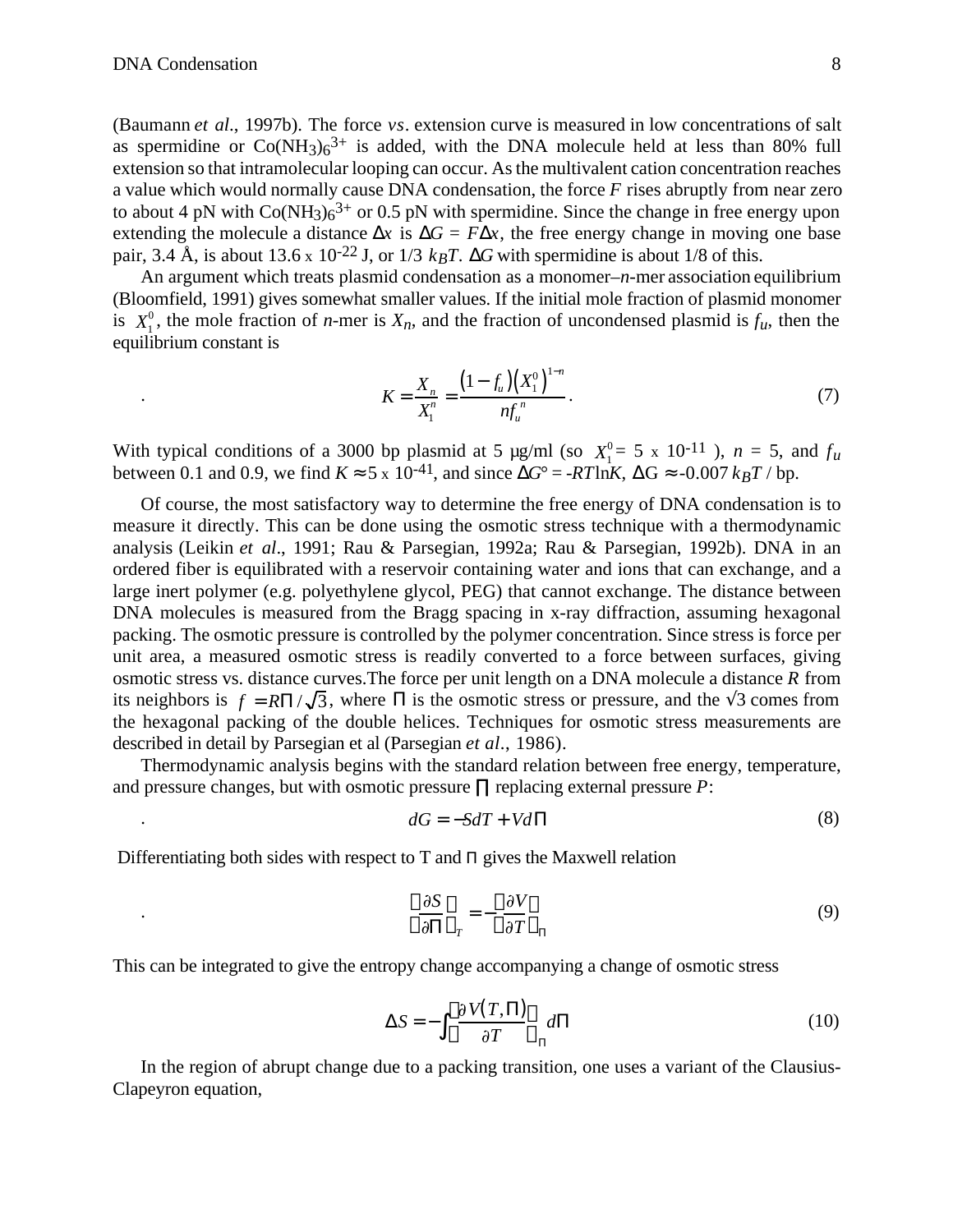$$
S = -\frac{d_{trans}}{dT_{trans}} V \tag{11}
$$

and the total entropy change as a function of helix spacing (which is in turn related to water volume) is a sum of the continuous and transition contributions.

The total free energy change equals the work done on the system by changing the array spacing at constant osmotic pressure

$$
W = G = -dV \tag{12}
$$

and the enthalpy change accompanying the approach of the DNA helices to their equilibrium distance is

$$
H = W + T \quad S. \tag{13}
$$

Such an analysis shows that the free energy minimum at the equilibrium center-to-center separation of 28 Å between DNA helices in 20 mM  $Co(NH_3)6^{3+}$  and 0.25 M NaCl is -0.17  $k_BT$ /bp, and that a change of 0.20 ions bound per bp accompanies the spontaneous  $( = 0)$ condensation transition. (Rau & Parsegian, 1992b).

Thus we see that a variety of lines of reasoning all lead to an estimate of the free energy of DNA condensation in the range of  $10^{-2}$  to  $10^{-1}$   $k_BT$  per base pair. At this stage the point is not to argue what is the "correct" value (since this will, in any case, vary with condensing ligand and solution conditions), but rather to recognize that  $G/k_BT$  per bp is a very small number, so that DNA condensation must be a delicately poised, highly cooperative process.

## 6. The Importance of Ionic Interactions

Electrostatic forces must be important in condensation. The laws of physics require that the strong repulsive interactions must be substantially neutralized as negatively charged DNA segments approach closely. Ionic effects on condensation were investigated systematically by Wilson and Bloomfield (Wilson & Bloomfield, 1979), who studied condensation of T7 bacteriophage DNA with spermidine, spermine, and other multivalent cations by light scattering, which enabled convenient detection of condensation under a wide range of ionic conditions. They observed that the critical concentration of multivalent cation required to produce DNA condensation increases with increasing salt. When the amount of binding of multivalent cation and simple salt to the DNA was calculated using Manning's counterion condensation theory (Manning, 1978), a striking regularity emerged which has since been confirmed under a wide variety of circumstances:approximately 90% of the DNA charge must be neutralized for condensation to occur.

The equations for competitive counterion condensation of two cations with different valences are (Manning, 1978; Wilson & Bloomfield, 1979)

$$
1 + \ln \frac{1000\theta_1}{c_1 V_{p_1}} = -2z_1 \xi \left(1 - z_1 \theta_1 - z_2 \theta_2\right) \ln \left(1 - e^{-\kappa b}\right),\tag{14}
$$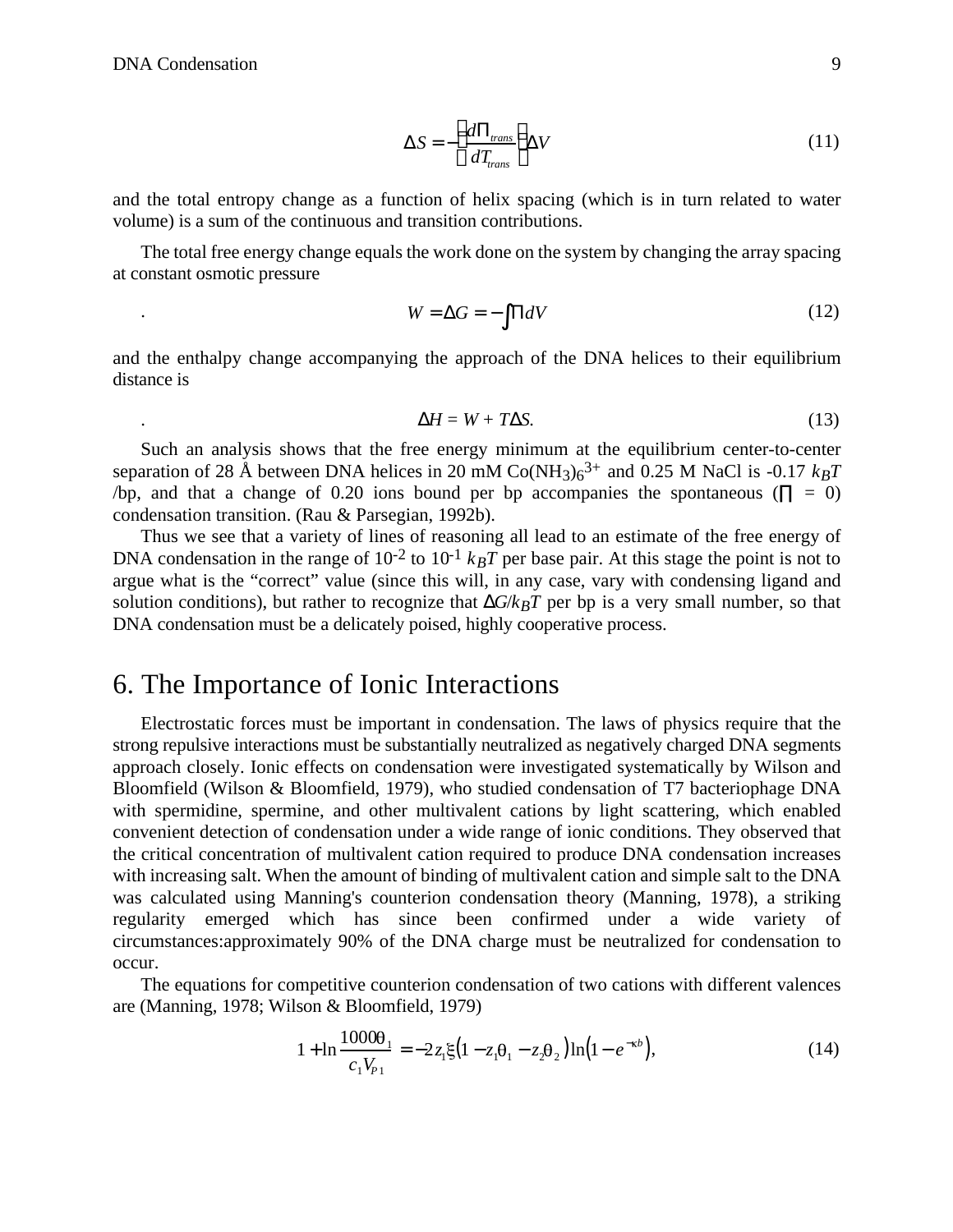$$
\ln \frac{\theta_2}{c_2} = \ln \frac{V_{p_2}}{1000e} + \frac{z_2}{z_1} \ln \frac{1000\theta_1 e}{c_1 V_{p_1}},
$$
\n(15)

and

$$
V_p(z) = 4 eN_A(1+z) \xi - \frac{1}{z} b^3
$$
 (16)

where  $Z_1$ ,  $c_1$ ,  $V_{P1}$ , and  $\theta_1$  are the valence, molar concentration, molar territorial binding volume, and fraction of DNA phosphate binding sites occupied, for cations of type 1 (the lower valent ion).  $Z_2$ ,  $c_2$ ,  $V_{P2}$ , and  $\theta_2$  are the corresponding quantities for the higher valent ion.  $\xi$  is the counterion condensation parameter, the ratio of charge spacing *b* to Bjerrum length  $q^2/\epsilon k_B T$ , and  $\kappa$  is the inverse Debye-Hückel screening length. Iterative numerical solution of these equations for  $\theta_1$  and  $\theta_2$  allows calculation of the total fraction of DNA phosphate charges neutralized,

$$
r = z_1 \theta_1 + z_2 \theta_2. \tag{17}
$$

The charge neutralization predicted by these equations has been directly verified by gel electrophoresis of plasmids in buffers containing various amounts of multivalent cations (Ma & Bloomfield, 1995).

Analysis with these equations of the ionic conditions at which DNA collapse occurs shows that an essentially constant fraction,  $r = 0.89 - 0.90$ , of the DNA charge is neutralized by counterion condensation. This constancy holds with Na<sup>+</sup> or Mg<sup>2+</sup> as the lower valent ion, with spermidine<sup>3+</sup> or spermine4+ as the higher valent ion, and in a wide range of mixtures of water with alcohol or osmolytes as cosolvents (Arscott et al., 1995; Bloomfield *et al*., 1994; Flock *et al*., 1995; Flock *et al*., 1996; Wilson & Bloomfield, 1979). It also holds with phage W14 DNA (Benbasat, 1984), which has variable and lower charge density owing to the incorporation of the positively charged base -putrescinylthymine<sup>2+</sup>. Widom and Baldwin (Widom & Baldwin, 1980; Widom & Baldwin, 1983) found that  $Co(NH_3)_6^{3+}$  is a 5-fold more efficient condensing agent than spermidine<sup>3+</sup>, despite equal binding of these isovalent compounds (Plum & Bloomfield, 1988), with collapse occuring at about 85% charge neutralization. However, the dependence of the critical  $Co(NH<sub>3</sub>)<sub>6</sub><sup>3+</sup>$  concentration on added salt confirms the ion exchange behavior underlying Eqs. (14)–(17). Electrophoretic light scattering shows directly that the condensation of DNA by spermidine<sup>3+</sup> or spermine<sup>4+</sup> is accompanied by a decrease in charge density to approximately the 1- *r* = 0.1 level (Yen & Ware, 1982).

All of these results indicate that DNA condensation in the presence of multivalent cations is determined by the total charge neutralization of the DNA, rather than by the binding of the multivalent cation per se, which can be as low as  $\theta_2 = 0.1$  for Mg<sup>2+</sup> - spermine<sup>4+</sup> solutions (Wilson & Bloomfield, 1979).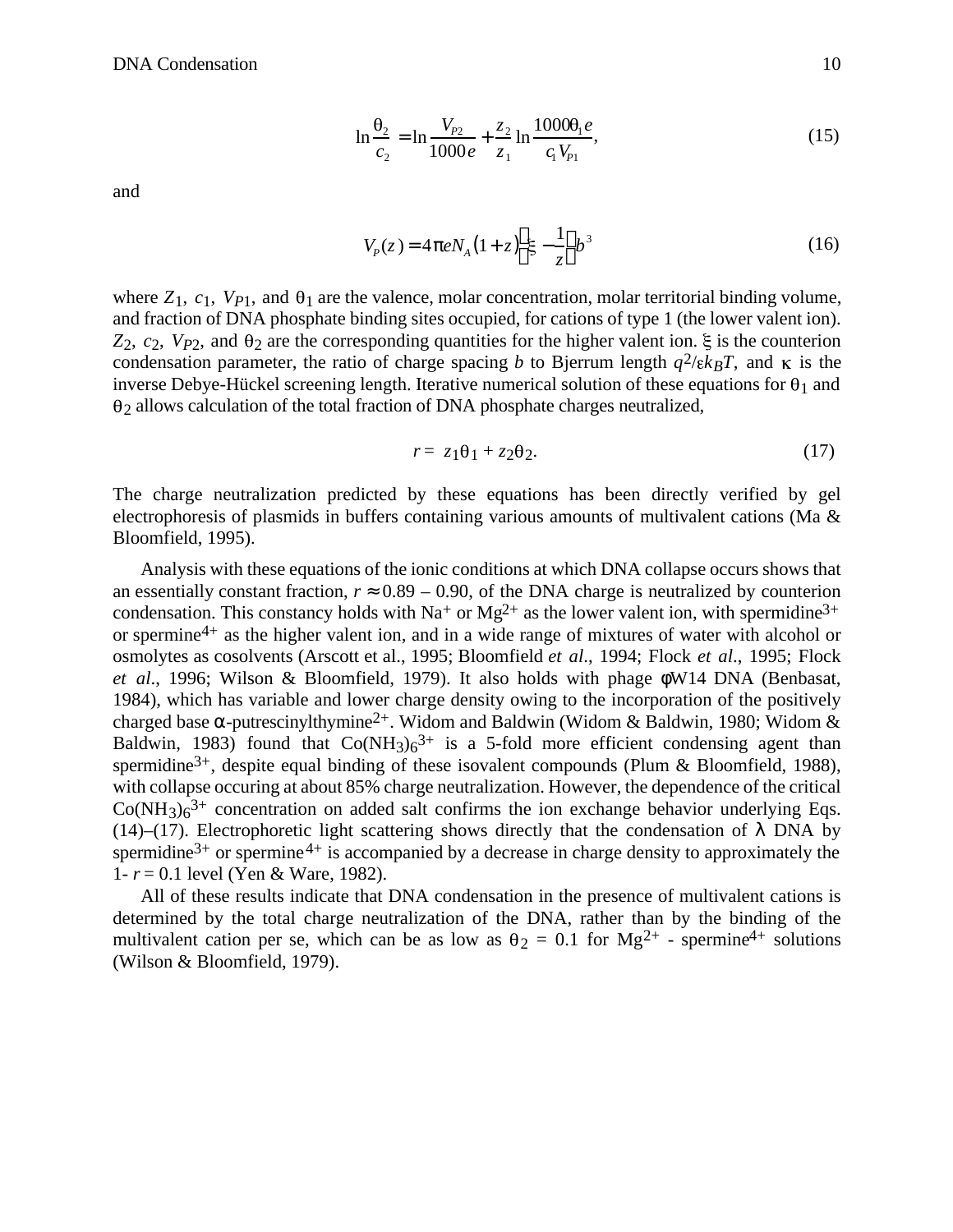# 7. Forces in DNA Condensation

#### **Bending**

If a length *L* of DNA with persistence length *a* is bent in a path with radius of curvature  $R_c$ , the bending free energy is

$$
G_{bend} = \frac{RT a L}{2R_c^2}.
$$
 (18)

Inside a condensed particle, *Rc* will vary from point to point, being less at the inside of a toroid than at the periphery, so a mean value should be used (Riemer & Bloomfield, 1978). Probably more important are the possibility of sequence-directed bending (Reich *et al*., 1992), or bending due to localized binding of multivalent cations (see below), in which case one may even have  $G_{bend} < 0$  (Marquet & Houssier, 1991). At the very least, Eq. (14) provides an order of magnitude estimate of the energetic cost of bending. Typically, the radius of curvature of the DNA

in a toroid, or in a bacteriophage capsid, is on the order of the persistence length: $R_c$  *a*. If we consider a length of DNA equal to one persistence length,  $L = a$ , then  $G_{bend}$  *RT/2*. Since a persistence length of DNA contains about 150 bp, this corresponds to  $1/300$   $k_BT$  per base pair.

#### **Mixing entropy**

When a polymer such as DNA undergoes a coil-globule transition, entropy is lost due to the demixing of polymer and solvent. This is essentially given by the first two terms on the right hand side of Eq. (2). Neglecting the complications of stiffness and  $\chi$  value considered by Post and Zimm, a simple approximation is (Riemer & Bloomfield, 1978)

$$
G_{mix} = -T \ S_{mix} = RT \frac{L}{a}.
$$
 (19)

This corresponds to about  $1/150$   $k_BT$  per base pair.

#### **Coulombic**

Bending and mixing free energies resist condensation. In the quest for energetic contributions that favor condensation, at least under some conditions, there are two prime contenders:fluctuating counterion electrostatics and hydration force. We shall take them in order.

Although the calculated charge of the DNA is reduced to about 10% of its original value under the ionic conditions required for condensation, it is not reduced to zero. In fact, the amount of remaining charge is impressively large. If a condensed DNA particle contains 40,000 bp, it has 80,000 negative phosphates, or about 8,000 elementary charges after 90% neutralization. This much charge concentrated in a particle a few hundred Å in radius will generate a powerful repulsive force. The free energy change *Gelec* due to electrostatic repulsions in going from uncondensed to condensed DNA has been estimated (Marquet & Houssier, 1991; Riemer & Bloomfield, 1978) from the results of Oosawa (Oosawa, 1968; Oosawa, 1971) to be

$$
G_{elec} = \frac{n_{tot}k_B T}{2\xi z_2^2} \ln \frac{V_{uncond}}{V_{cond}}
$$
 (20)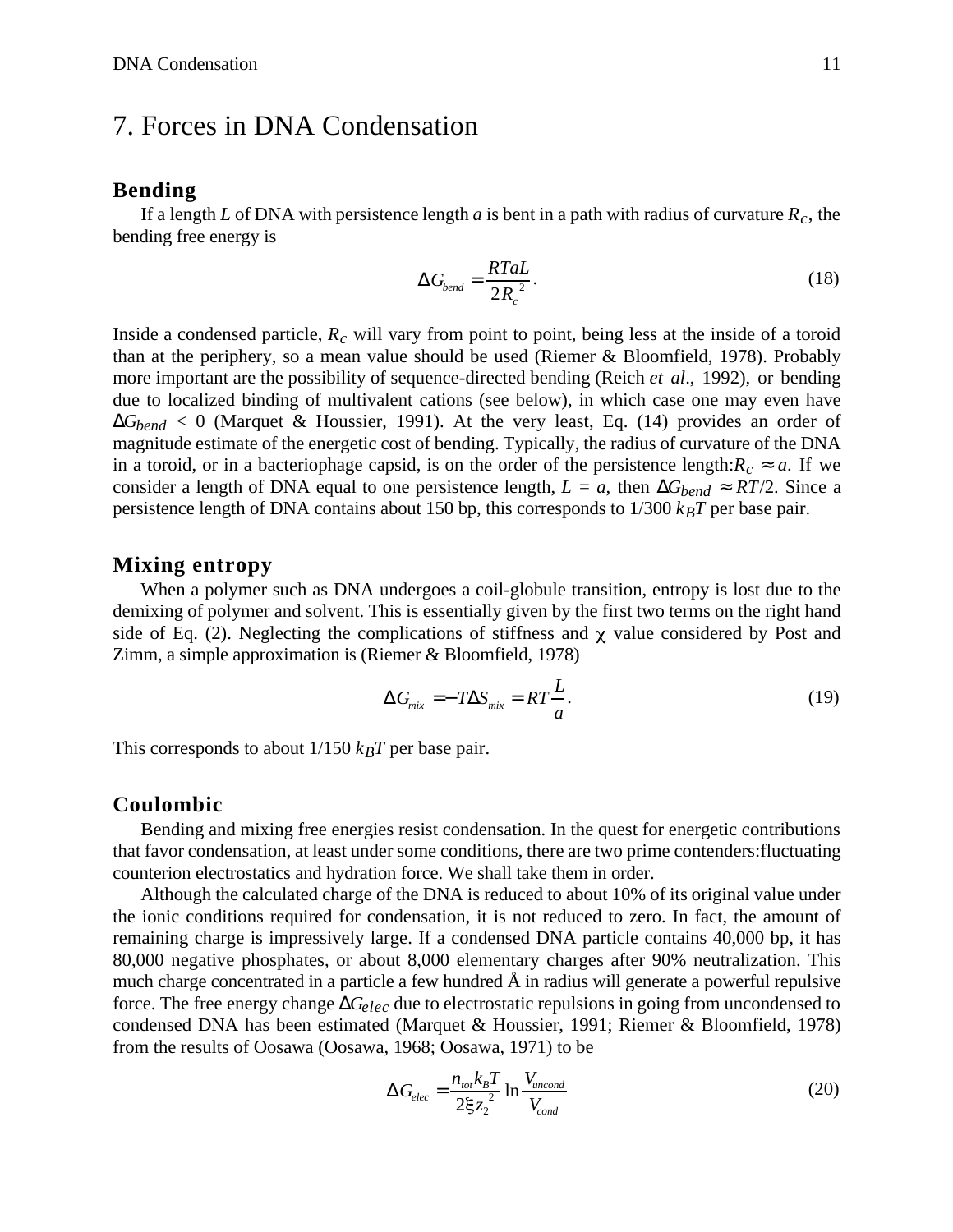where  $n_{tot}$  is the total number of DNA phosphate charges before neutralization, and  $z_2$  is the valence of the condensing cation. The uncondensed molecule is assumed to be a sphere of radius equal to its radius of gyration  $R_G$ : $V_{uncond} = (4 \text{ } \text{/}3)R_G$ <sup>3</sup> =  $(4 \text{ } \text{/}3)(aL/3)^{3/2}$ . The volume of the condensed particle is  $V_{cond} = 2$   $R_c$  x  $[(R_o - R_i)/2]^2$ , where  $R_o$  and  $R_i$  are the outer and inner radii of the toroid. Assuming a ratio  $V_{uncond}/V_{cond} = 10^4$ , this gives  $G_{elec} = 0.24$   $k_B T$  per base pair with  $z_2 = 3$ , and 0.14  $k_B T$  /bp with  $z_2 = 4$ .

Substantial reduction of the repulsive electrostatic interaction between DNA helices does not in itself account for the attractive interaction stabilizing the condensed form. One possible source of attraction, suggested by Oosawa (Oosawa, 1968; Oosawa, 1971), is induced dipole interactions between the fluctuating ion atmospheres surrounding rodlike macroions such as DNA. This is conceptually similar to the London dispersion force arising from the mutual polarization of electron clouds. (However, analysis of the balance between polyelectrolyte repulsive forces and attractive forces due to London dispersion interactions leads to the conclusion that dispersion forces would have to be 2-5 times larger than normal, in order to cause DNA collapse when the repulsions have been reduced by the presence of multivalent counterions (Bloomfield *et al*., 1980).)

Marquet and Houssier (Marquet & Houssier, 1991) have used the Oosawa theory to obtain a simple equation for the attractive fluctuation free energy

$$
G_{fluct} = -\frac{3Lk_B T}{X_{cond}} \frac{\left(\theta_2 z_2^2 \xi\right)^2}{\left(1 + \theta_2 z_2^2 \xi\right)^2}
$$
(21)

where *Xcond* is the center-to-center interhelix distance in the condensed DNA. Typical values for the parameters in this equation lead to  $G_{fluct}$  -0.3  $k_B T$  per base pair in aqueous solution.

Addition of Eqs. (18)–(21) gives the total free energy *Gtot* (Marquet & Houssier, 1991). In water, the result is a net attraction of -0.11 to -0.24 kJ/mole bp (-0.044 to -0.097 *kBT*/bp) with cations of charge  $+3$  or greater, in accord with experiment.  $G_{tot}$  with divalent cations in 50% methanol-water is very slightly negative, indicating stable condensates consistent with experiment (Wilson & Bloomfield, 1979). While this treatment is at least semiquantitatively successful and captures much of the important underlying physics, it is not perfect. In particular, Eq. (21) neglects the effects of excess monovalent counterions and of Debye-Hückel screening, which will tend to reduce the attractive free energy.

A somewhat different attraction theory which utilizes the concept of correlated ionic fluctuations has been developed by Rouzina and Bloomfield (1996). This theory emphasizes the pseudo-two-dimensional character of the counterion distribution very close to the highly charged DNA surface. Coulombic repulsion between these surface-adsorbed but mobile ions leads to a two-dimensional ionic lattice. When two DNA molecules with ionic surface lattices approach each closely, the lattices adjust in complementary fashion, positive charge opposite negative, leading to a net attraction. The magnitude of this attraction is determined by the surface charge density  $\sigma$  and the solution dielectric constant  $\varepsilon$ . The average coulomb energy between neighboring mobile counterions at the surface is

$$
W_c = \frac{z^2 q^2}{\epsilon a_z} \tag{22}
$$

where  $a_z$  is the average distance between *z*-valent ions on the surface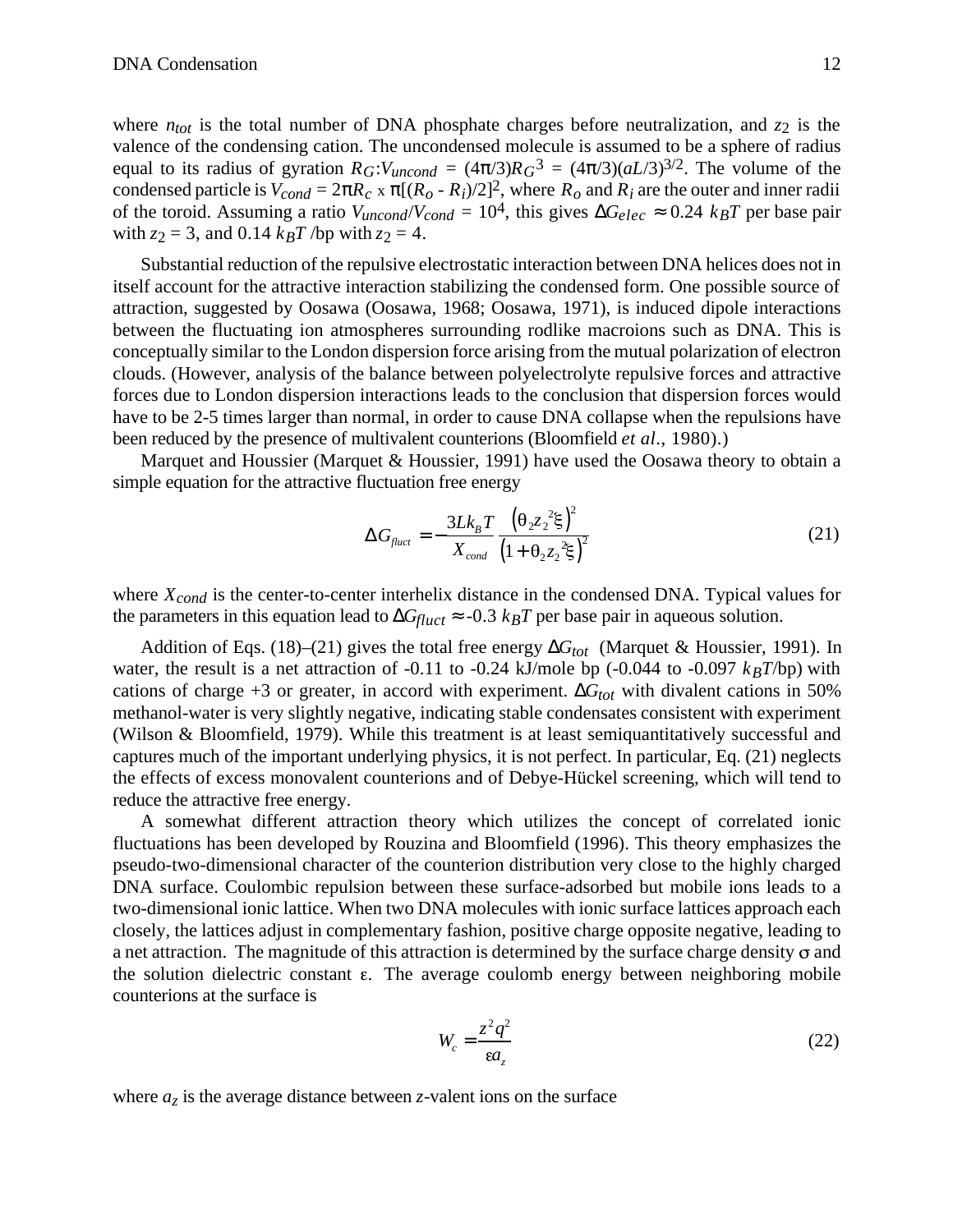$$
a_z = (zq/\sigma)^{1/2}.
$$
 (23)

The critical parameter is  $_2$ , the 2D coupling strength or ratio of  $W_c$  to thermal energy

$$
E_2 = W_c / k_B T. \tag{24}
$$

Association of macroions will occur when  $\frac{2}{2}$  2. For B-DNA in water, with  $\sigma = 0.150 \text{ C/m}^2$  $(q/\sigma = 1.07 \text{ nm}^2)$ ,  $a_z = 1.03$ , 1.46, and 1.79 nm for  $z = 1.2$ , and 3 respectively. This corresponds to values of  $z = 0.68$ , 1.92, and 3.53 respectively. Thus the attraction is calculated (in agreement with experiment) to be stable with respect to disruptive thermal motions of the ions so long as the counterions have charge +3 or greater. The condensed state in the presence of divalent ions is predicted to be marginally unstable, also in agreement with experiment. Unfortunately, this theory has not yet been sufficiently worked out to predict reliably the magnitude of the net attractive free energy, after thermal disorder and the competition of lower valent cations are taken into account. However, preliminary calculations indicate that the net free energy is of order -0.1 *kBT* /bp.

An interesting series of papers (Guldbrand *et al*., 1986; Lyubartsev & Nordenskiöld, 1995; Nilsson *et al*., 1991) has calculated ion-mediated forces between DNA molecules using the Monte Carlo method. The most recent paper in the series (Lyubartsev & Nordenskiöld, 1995) makes some important methodological advances, notably giving the ions a finite radius rather than treating them as point charges, and considering added salt. Previous calculations had resulted in fairly strong attractions between hexagonal arrays of DNA rods in the presence of point divalent cations. When a more realistic ionic radius of  $4 \text{ Å}$  is assigned, a very weak attraction is found. This adds weight to the conclusion, based on both experimental and theoretical evidence, that divalent cations are borderline in provoking DNA condensation in water.

Ray and Manning (Ray & Manning, 1994) have used the framework of counterion condensation theory to calculate the potential of mean force of a pair of identical rodlike polyions, oriented in parallel, in a solution of monovalent cations. The polyions are modeled as infinite linear arrays of uniformly spaced monovalent charge sites, not as continuous line charges. According to the results we have surveyed up to this point, we would expect this model to give repulsive interactions at all distances, since it involves only monovalent cations. That is not what happens, however. The mean force between the polyions is indeed repulsive for distances much less than the Debye length  $\kappa^{-1}$  and for distances on the order of  $\kappa^{-1}$ . There is an intermediate range of distances, however, where the polyions attract each other. The physical interpretation of this attraction is expansion of the counterion condensation region into the space between the polyions, thus allowing counterions to remain condensed but be shared, thus raising their translational entropy. Since this theory does not predict attraction at the close surface-to-surface distances characteristic of DNA condensation, it does not appear to be relevant to understanding the forces stabilizing the condensed state. However, its possible relevance to the multimolecular aggregation of concentrated solutions of mononucleosomal DNA fragments in NaCl (Wissenburg *et al*., 1994; Wissenburg *et al*., 1995) should be noted.

#### **Hydration Force**

The hydration force is due to reconfiguration of water between macromolecular surfaces. It appears to be a general force in biomolecular systems (Leikin *et al*., 1993), being observed with charged, zwitterionic, and neutral phospholipid bilayers, neutral and charged polysaccharides, protein assemblies such as collagen fibers and hemoglobin, and voltage-gated transmembrane ion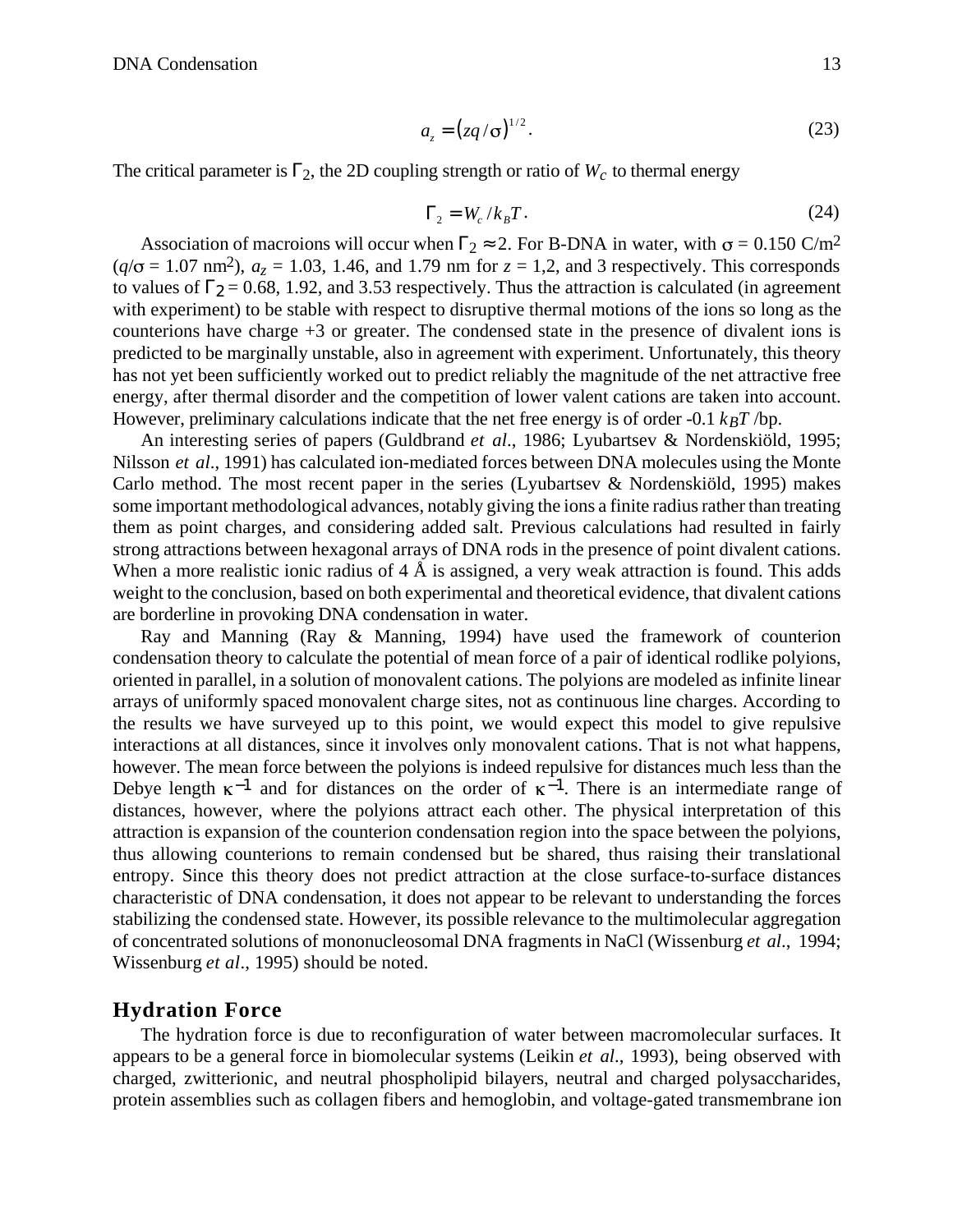channels as well as with DNA. It can be either attractive or repulsive. The repulsive component is short-ranged, exponentially decaying, independent of ionic strength, and similar in behavior for all types of molecular systems examined. This suggests a common underlying force, probably involving polarization of water by polar groups on the surface of a charged or polar macroion.

The concept of hydration forces developed largely from the direct measurement of osmotic stress as a function of separation between macromolecules. Force-distance measurements of parallel DNA helices as a function of salt concentration and valence show a surprising result:all ionic influences nearly disappear when the separation between DNA surfaces is 5-15 Å (Rau *et al*., 1984). This holds true under very different ionic conditions. The repulsive pressure decays exponentially, with a characteristic length of 2.5 - 3.5 Å. Similar behavior is seen even within intact bacteria (Reich *et al*., 1995). It should be noted, however, that this lack of ionic dependence at close approach does not prove that electrostatics is not important, since Monte Carlo simulation of osmotic pressure in hexagonally packed DNA, taking ionic size and correlation effects into account, reproduces the essential features of the osmotic stress experiments while using a continuum solvent model (Lyubartsev & Nordenskiöld, 1995).

At interaxial distances of 26-30 Å typical of DNA packing in bacteriophage, the packing energy per base is 0.1 - 0.4 kcal/mol, corresponding to an osmotic pressure of 1.2 - 5.5 x 107 dyne/cm2. Parameters for repulsive forces between DNA molecules in solutions of monovalent cations have been tabulated for practical use by Podgornik *et al*. (Podgornik *et al*., 1994).

Hydration forces can sometimes be attractive as well as repulsive, when the osmotic pressure vs. distance curve exhibits a discontinuity or drops abruptly to zero. These curves have several properties that are not easily explicable by more traditional forces (Rau & Parsegian, 1992a; Rau & Parsegian, 1992b). They can extend 8-10 Å surface-surface, do not depend on ionic strength or composition, are two orders of magnitude greater than those predicted by London dispersion force theory, and decay exponentially over a characteristic distance 1.4-1.5 Å independent of the condensing ligand.

This type of behavior has been explained by a theory that postulates the rearrangement of surface-bound water by condensing ligands, to create regions of hydration attraction, or water bridging, between helices. The behavior of the condensing ligands, in turn, is influenced by the surface lattice of DNA phosphates and other polar groups. Leikin et al (Leikin et al., 1991) state "Hydration force magnitudes depend on the strength of surface water ordering, while the decay length and sign, attraction or repulsion, depend on the mutual structuring of water on the two surfaces. Attraction results from a complementary ordering, while repulsion is due to symmetrical structuring."

Hydration forces are very difficult to predict from first principles, since they depend on summation of hundreds or thousands of very weak intermolecular interactions. However, some general statements can be made using an order parameter formalism (Leikin et al., 1991). This predicts a repulsive hydration pressure between two similar, homogeneous planar surfaces separated by distance *h*:

$$
P_{rep}^{homo} = \frac{R}{\sinh^2 \left( h/2\lambda_w \right)} \quad 4\text{Re}^{-h/\lambda_w} \tag{25}
$$

and an attractive pressure between two complementary surfaces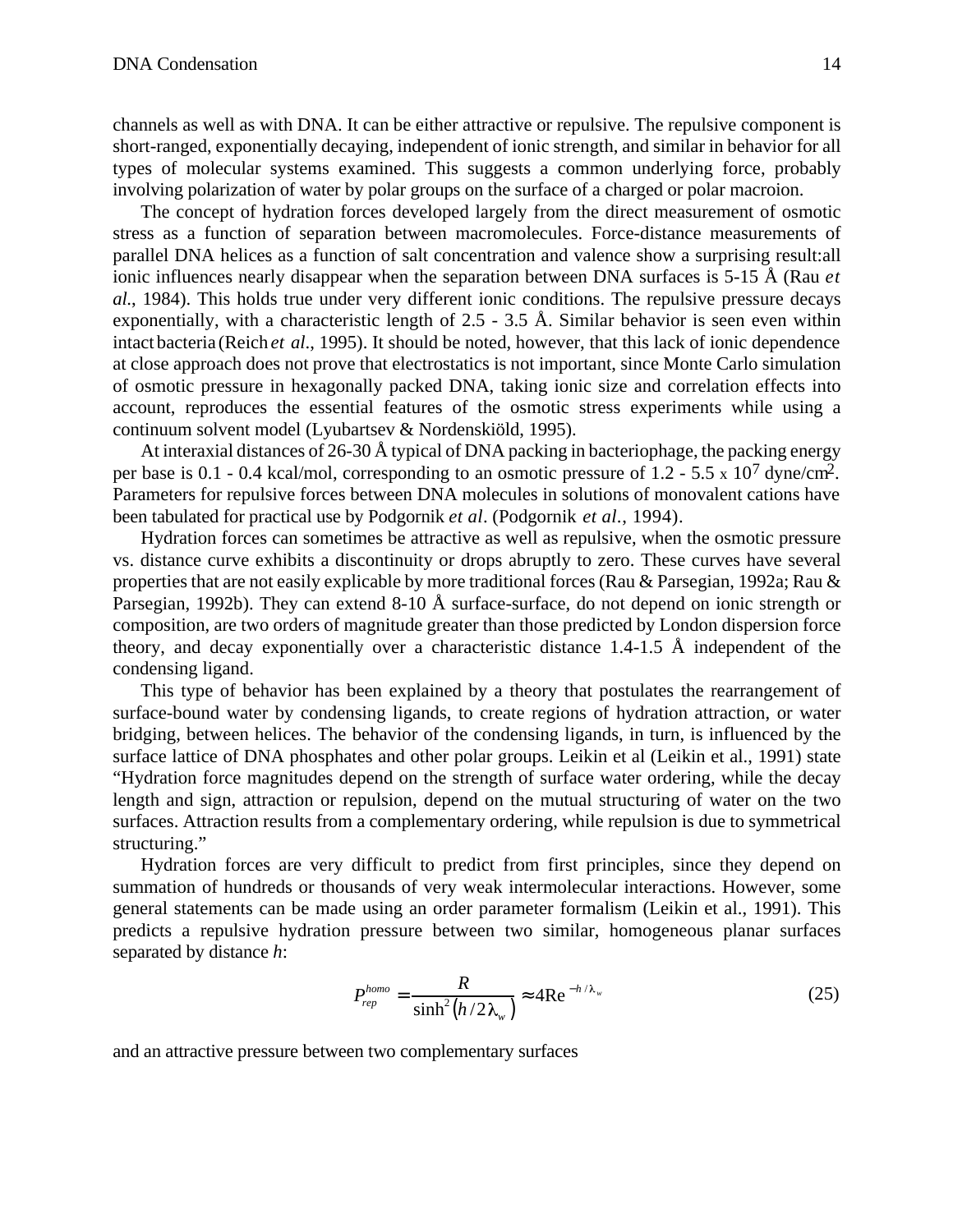$$
P_{\text{attr}}^{\text{homo}} = -\frac{A}{\cosh^2(h/2\lambda_w)} \quad 4Ae^{-h/\lambda_w} \tag{26}
$$

where *R* and *A* are coefficients and  $\lambda_w$  is the water correlation length (about 4-5 Å). This is the value observed for Na<sup>+</sup> or tetramethyl ammonium<sup>+</sup> as counterions.

If the surfaces themselves have a lattice structure, of periodicity  $a$ , then the homogeneous pressure is replaced by an inhomogenous pressure

$$
P_{rep}^{inhomo} = -\frac{\alpha \left\langle \sigma^2 \right\rangle}{\sinh^2 h \frac{1}{\lambda_w^2} + \frac{2\pi}{\alpha}}
$$
 (27)

proportional to the mean-square value of the surface "charge" density  $\sigma$ . For B-DNA, with  $a = 34$ Å and  $\lambda_w = 4$ -5 Å, the effective correlation length

$$
\lambda = \frac{1}{2} \frac{1}{\lambda_w^2} + \frac{2\pi}{\alpha}^{2} \tag{28}
$$

is in the range 1.6 to 1.8 Å, compared with the measured 1.3 Å for DNA condensed with  $Co(NH_3)_6^{3+}$  or  $Mn^{2+}$ .

Further insight into hydration forces can be achieved by thermodynamic analysis (Leikin et al., 1991; Rau & Parsegian, 1992a; Rau & Parsegian, 1992b). Such analysis shows that attraction is driven by the entropy increase upon rearrangement or release of water, which in turn depends on counterion binding. Attraction is enhanced by increasing bulk water entropy with chaotropic anions such as perchlorate. When this analysis is applied to DNA in aqueous  $MnCl<sub>2</sub>$  solutions (Leikin et al., 1991; Rau & Parsegian, 1992a), *S* and *H* are found to be positive and increase exponentially as the helices approach, with a characteristic length  $\alpha$  Å. The thermodynamic parameters show no discontinuity in slope or magnitude associated with the collapse transition that occurs under applied osmotic stress (though it does not occur spontaneously in water except at elevated temperatures). *T S* and *H* are of nearly equal magnitude; *G* is about 10% of either, in the range 0.1 to 0.001  $k_B T$  depending on interhelix distance. The exponential decay length decreases with increasing *T*, but is independent of MnCl<sub>2</sub> concentration at 10 mM and above. *T S* for transfer of a single water molecule from the DNA-containing phase into the bulk  $MnCl<sub>2</sub>$ solution is 0.3-3 cal/mol. Although this is a very small number, it becomes significant when summed over all the waters associated with DNA. The small values of the thermodynamic quantities for MnDNA arise from an almost equal mix of attractive and repulsive contributions. A transition from repulsion to attraction may require only small rearrangements of bound  $Mn^{2+}$  ions. On the other hand, application of the same sort of analysis to DNA condensation by  $Co(NH_3)_6^{3+}$ (Rau & Parsegian, 1992b) shows that a change of 0.20 ions bound per bp accompanies the spontaneous  $( = 0)$  condensation transition.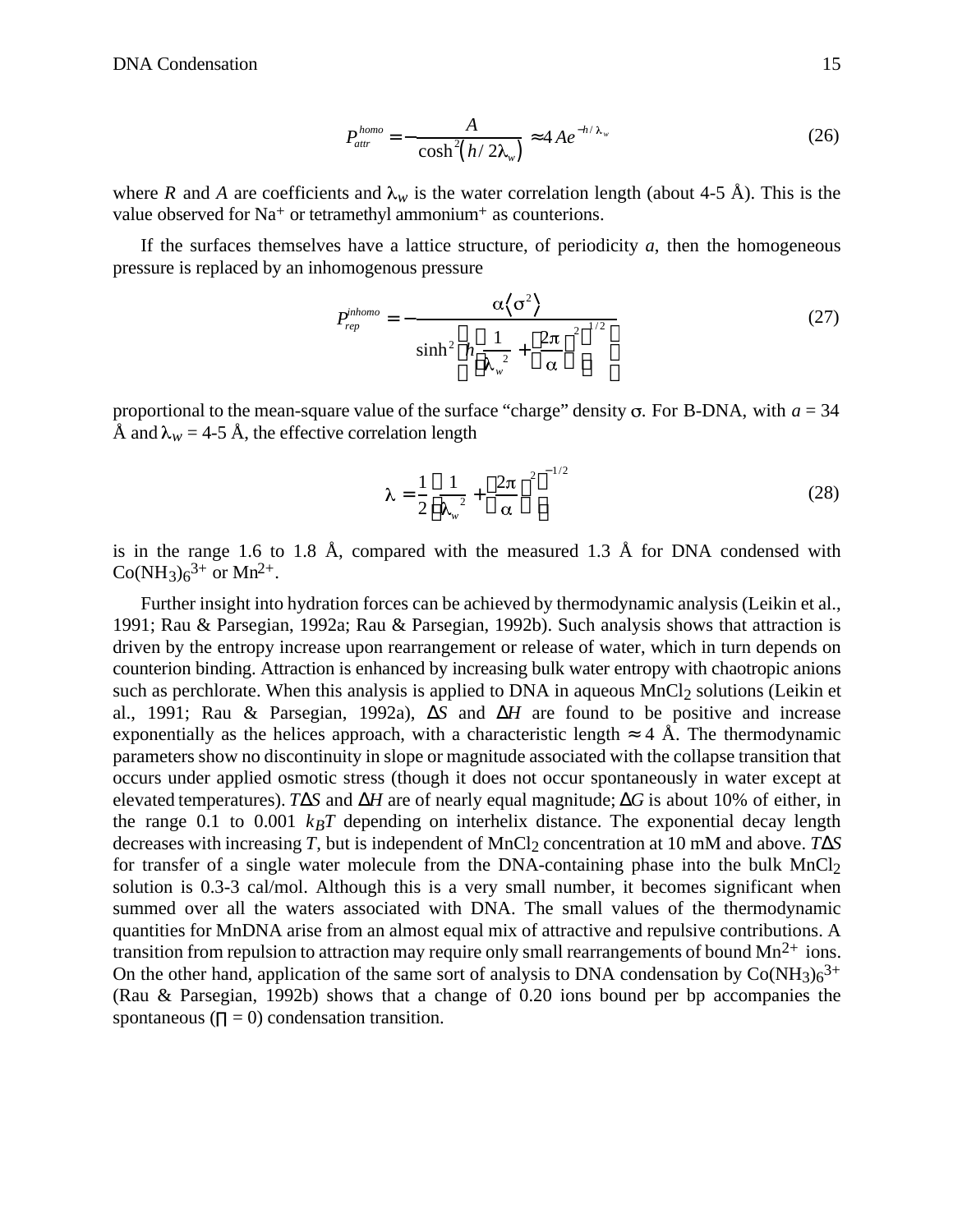#### **Undulations**

Direct measurements of the electrostatic repulsive force as a function of distance between aligned DNA molecules show that it cannot be explained just by a simple application of screened Debye-Hückel interactions (Podgornik *et al*., 1989). Instead, undulations of the somewhat flexible DNA helices roughly double the range of the repulsive interactions, and broaden the x-ray diffraction peaks in osmotic stress experiments. Odijk (Odijk, 1993b) has developed a mean-field theory that explains these data fairly well, using the persistence length *a* to estimate the elastic bending properties of DNA that govern the undulations. The characteristic length scale of the undulations (the deflection length) is  $d^{2/3}a^{1/3}$ , where *d* is the effective diameter of the the cylindrical tube in which each DNA molecule is confined by its neighbors in a hexagonal array. For the theory to be self-consistent, the lattice spacing *R* should be larger than  $D + 2d + 2k^{-1}$ where *D* is the DNA diameter. The effect can be substantial, especially at high salt. For example, in 0.8 M NaCl at  $R = 4.5$  nm, which corresponds to  $\kappa d = 1.80$ , the force per unit length is calculated to be 0.19 dyne/cm, compared with 0.042 dyne/cm if the polyion were infinitely stiff. The experimental value is 0.35 dyne/cm. For DNA confined in a tightly curved environment such as a toroid or phage head, with radius of curvature  $R_c$ , the deflection length is predicted to be proportional to  $R_c^2/a$  (Odijk, 1993a).

Podgornik *et al.* (Podgornik et al., 1994) have used directly measured forces between DNA helices in uni-univalent salt solutions to assemble a "toolbox" of force coefficients and mathematical expressions for the forces between pairs of molecules, both parallel and skewed. The parameters reflect short-range exponential interactions, presumed to be hydration forces, and longer-range, undulation-enhanced electrostatic forces. They are sensitive to the univalent cation species, but less so to the anion or to temperature. While the tabulated values are only for univalent cations, and therefore do not bear directly on the forces involved in condensation of DNA by multivalent cations, this approach will be most valuable in developing a quantitative understanding of interactions leading to condensation.

## 8. Helix Distortion by Multivalent Cations

Up to this point we have assumed that multivalent cations bind electrostatically near the DNA surface, and cause DNA condensation by their correlated fluctuations and effects on water polarization, but that they have no other impact on DNA structure. This assumption is inherent in most continuum electrostatic treatments, which treat the polyion simply as a charged surface. It seems intrinsic to the concept of "territorial binding" in counterion condensation theory (Manning, 1978), which postulates that the condensed counterions can move freely along the polyion backbone, a postulate supported by NMR studies of spermine<sup>4+</sup> mobility in DNA solutions (Wemmer *et al*., 1985). The enthalpy of binding of spermine to DNA is 0 cal/mol P, compared with -300 cal/mol P for poly(L-lysine) and  $+350$  cal/mol P for Mg<sup>2+</sup> (Ross & Shapiro, 1974). Thus polyamine binding is entropy-driven, a characteristic of purely electrostatic interactions without significant dehydration or structural changes. The circular dichroism of DNA condensed with spermidine or spermine indicates that it remains in the B-conformation (Gosule & Schellman, 1978).

However, there is increasing evidence that multivalent cations can distort the local helical structure of the DNA. Early models of DNA-polyamine binding (Liquori *et al*., 1967; Suwalsky *et al.*, 1969), based on crystal structures of spermidine HCl and spermine HCl, postulated that the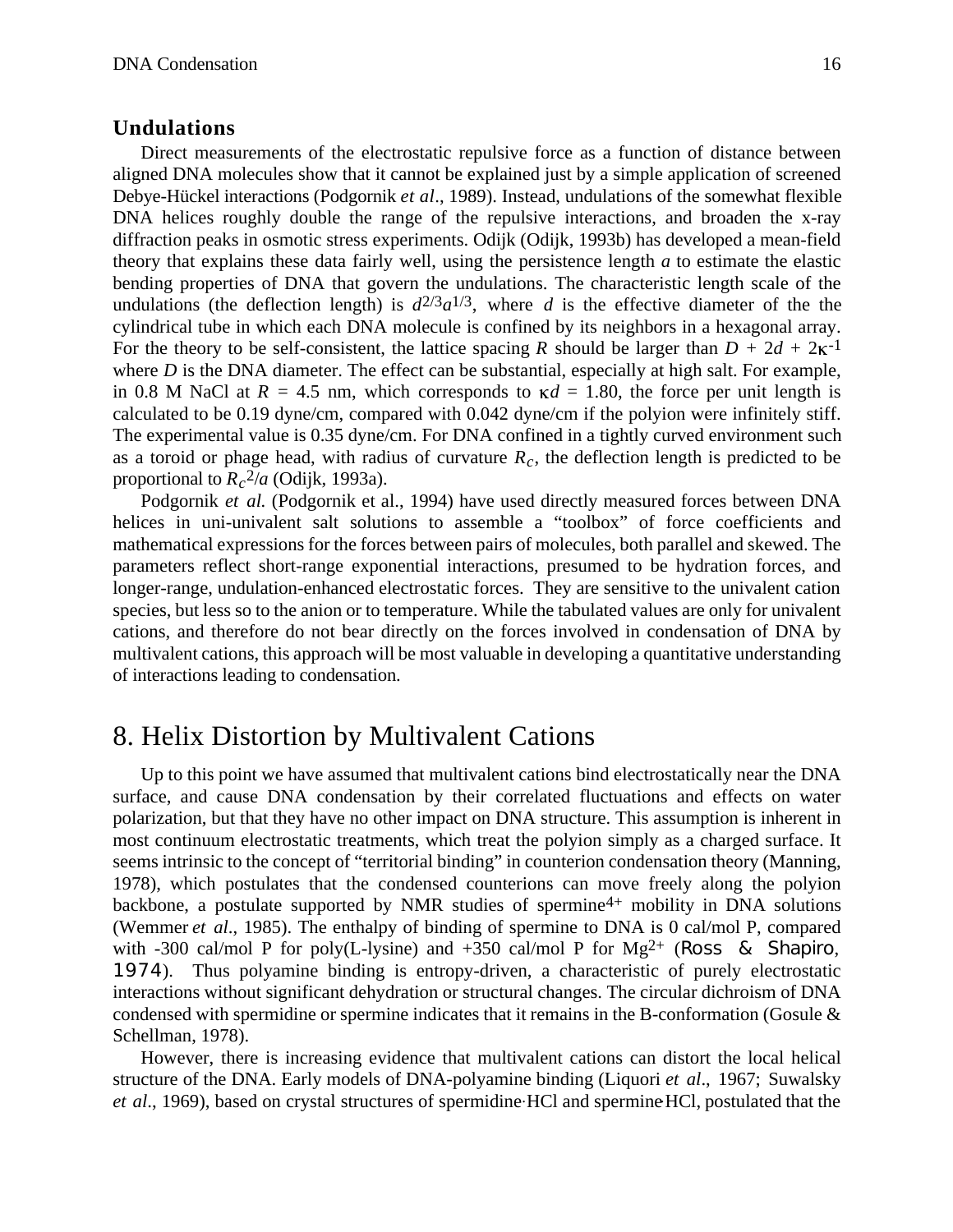polyamines bind in the minor groove, where they can form H-bonds to the backbone phosphates without distorting the double helix structure. In fact, a high resolution crystal structures of DNA (Drew & Dickerson, 1981) with spermine in the crystallization buffer showed that the spermine is generally in the *major* groove, associated with a bend or distortion of the double helix, a conclusion supported by molecular mechanics computer studies (Feuerstein *et al*., 1986; Feuerstein *et al.*, 1990). While Co(NH<sub>3</sub>)<sub>6</sub><sup>3+</sup> bound to DNA generally has high diffusive mobility when assayed by NMR, a small fraction appears to interact with G-G sequences in a more localized fashion, in some cases inducing a B-A transition (Arscott et al., 1995; Braunlin & Xu, 1992; Xu *et al*., 1993a; Xu *et al*., 1993b).

Transient electric dichroism measurements by Pörschke (Porschke, 1986) indicate that DNA becomes more bent and/or more flexible in the presence of  $Mg^{2+}$ , spermine<sup>4+</sup>, and  $Co(NH_3)6^{3+}$ . Similar work by Marquet *et al.* (Marquet & Houssier, 1988; Marquet *et al*., 1985; Marquet *et al*., 1987) suggests that spermine both bends DNA (in AT-rich regions) and stiffens it (in GC-rich regions). Recent experiments in which single DNA molecules are stretched by optical tweezers yield a decrease in persistence length in the presence of these ions (Baumann *et al*., 1997a; Wang *et al*., 1997). Theoretically, increased bending and increased flexibility both decrease the persistence length (Schellman & Harvey, 1995; Trifonov *et al*., 1987).

Coming from quite a different starting point, Mirzabekov and Rich speculated that asymmetric charge neutralization of DNA phosphate groups produces part of the driving force for nucleosome folding:the DNA tends to bend toward the neutralized face. This proposal was examined quantitatively by Manning *et al.* (Manning *et al*., 1989) and shown to be feasible. It has been experimentally verified by Maher and coworkers who characterized DNA bending by gel electrophoretic mobility when one face of the DNA was neutralized by substitution of neutral methylphosphonate linkages for negatively charged phosphates (Strauss & Maher, 1994), and when ammonium ions were tethered by hexamethylene chains near specific phosphates (Strauss *et al*., 1996).

An interesting question is how, if the ions are freely diffusable along the DNA backbone with a sub-nanosecond residence time at any given base pair, they are able to induce local bending of the relatively massive and slowly responding double helix. The answer appears to be that the timeaverage cation charge cloud favors greater occupancy of the major groove, which in turn is consistent with a DNA conformation bent into the major groove (Rouzina & Bloomfield, 1997).

Thus it is becoming increasingly clear that multivalent cations profoundly affect the structure of DNA, both by condensing it and by modifying its local structure. The two processes are likely to be interrelated, and may together control higher-order aspects of DNA structure and function (Levin-Zaidman *et al*., 1996).

#### **Acknowledgment**

This research was supported in part by NIH grant GM28093.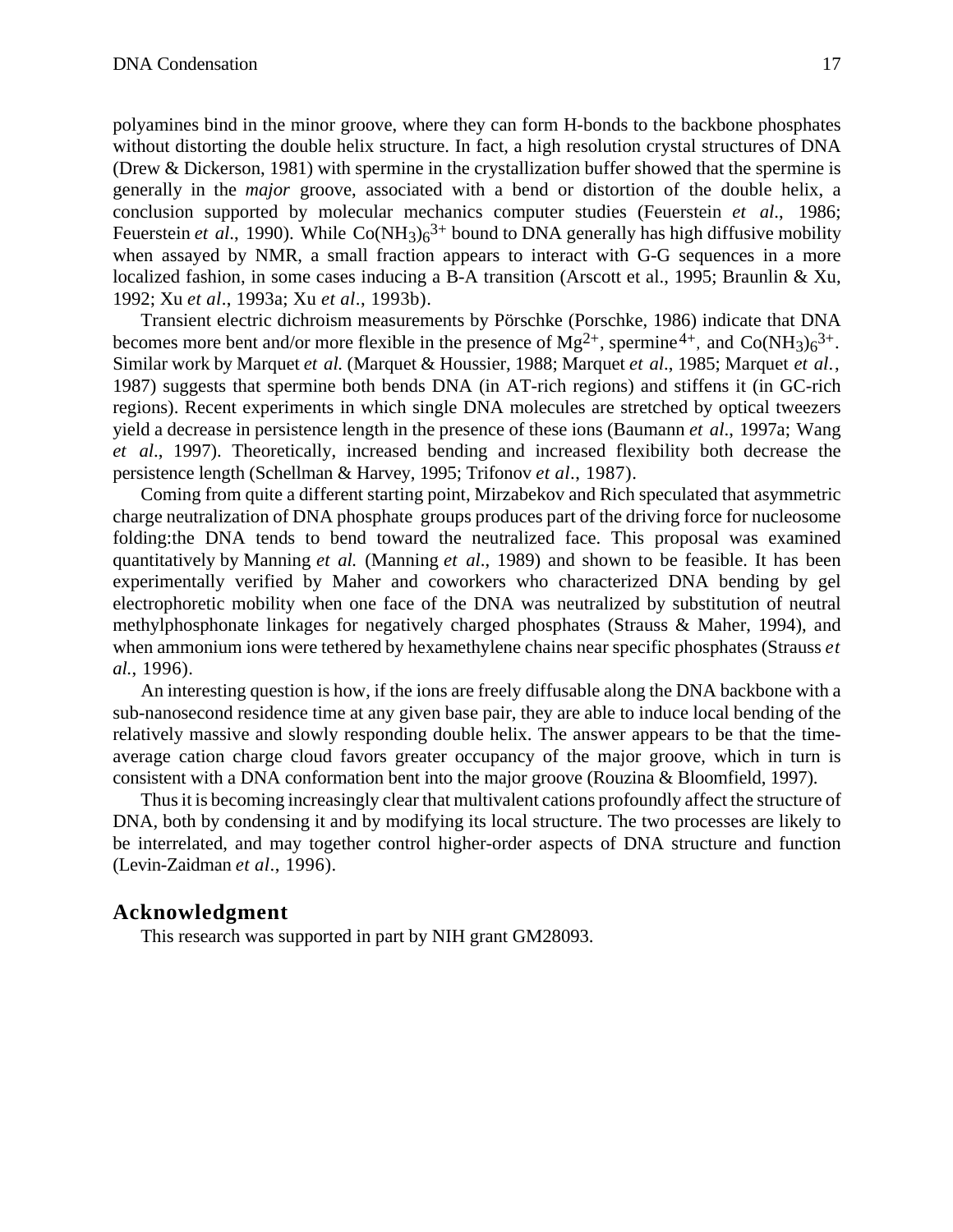# References

- Arscott, P. G., A.-Z. Li & V. A. Bloomfield. (1990). Condensation of DNA by trivalent cations. 1. Effects of DNA length and topology on the size and shape of condensed particles. *Biopolymers.* 30: 619-630.
- Arscott, P. G., C. Ma, J. Wenner & V. A. Bloomfield. (1995). DNA condensation by cobalt hexaammine(III) in alcohol-water mixtures: Dielectric constant and other solvent effects. *Biopolymers.* 36: 345-365.
- Baumann, C. G., S. B. Smith, V. A. Bloomfield & C. Bustamante. (1997a). Ionic Effects On the Elasticity Of Single DNA Molecules. *Proc. Natl. Acad. Sci. USA.* 94: 6185-6190.
- Baumann, C. G., S. B. Smith, C. Bustamante & V. A. Bloomfield. (1997b). Intramolecular Collapse in Stretched Single DNA Molecules. *in preparation.*
- Benbasat, J. A. (1984). Condensation of bacteriophage øW14 DNA of varying charge densities by trivalent counterions. *Biochemistry.* 23: 3609-3619.
- Bloomfield, V. A. (1991). Condensation of DNA by multivalent cations: Considerations on mechanism. *Biopolymers.* 31: 1471-1481.
- Bloomfield, V. A. (1996). DNA condensation. *Curr. Opinion Struct. Biol.* 6: 334-341.
- Bloomfield, V. A., D. M. Crothers & I. Tinoco, Jr. (1998). *Nucleic Acids: Structures, Properties and Functions*, University Science Press, Mill Valley, CA.
- Bloomfield, V. A., C. Ma & P. G. Arscott. (1994). Role of multivalent cations in condensation of DNA. In *Macro-Ion Characterization: From Dilute Solutions to Complex Fluids* (Schmitz, K. S., ed.), pp. 195-209. American Chemical Society, Washington, D.C.
- Bloomfield, V. A., R. W. Wilson & D. C. Rau. (1980). Polyelectrolyte effects in DNA condensation by polyamines. *Biophys. Chem.* 11: 339-343.
- Braunlin, W. H. & Q. Xu. (1992). Hexaamminecobalt(III) binding environments on doublehelical DNA. *Biopolymers.* 32: 1703-1711.
- Chattoraj, D. K., L. C. Gosule & J. A. Schellman. (1978). DNA condensation with polyamines. II. Electron microscopic studies. *J. Mol. Biol.* 121: 327-337.
- Drew, H. R. & R. E. Dickerson. (1981). Structure of a B-DNA dodecamer. III. Geometry of hydration. *J. Mol. Biol.* 151: 535-556.
- Duzgunes, N. & P. L. Felgner. (1993). Intracellular delivery of nucleic acids and transcription factors by cationic liposomes. *Meth. Enzymol.* 221: 303-306.
- Eickbush, T. H. & E. N. Moudrianakis. (1976). The compaction of DNA helices into either continuous supercoils or folded-fiber rods and toroids. *Cell.* 13: 295-306.
- Feuerstein, B. G., N. Pattabiraman & L. J. Marton. (1986). Spermine-DNA interactions: A theoretical study. *Proc. Natl. Acad. Sci. USA.* 83: 5948-5952.
- Feuerstein, B. G., N. Pattabiraman & L. J. Marton. (1990). Molecular mechanics of the interactions of spermine with DNA: DNA bending as a result of ligand binding. *Nucleic Acids Res.* 18: 1271-1282.
- Flock, S., R. Labarbe & C. Houssier. (1995). Osmotic effectors and DNA structure: Effect of glycine on precipitation of DNA by multivalent cations. *J Biomol Struct Dynam.* 13: 87-102.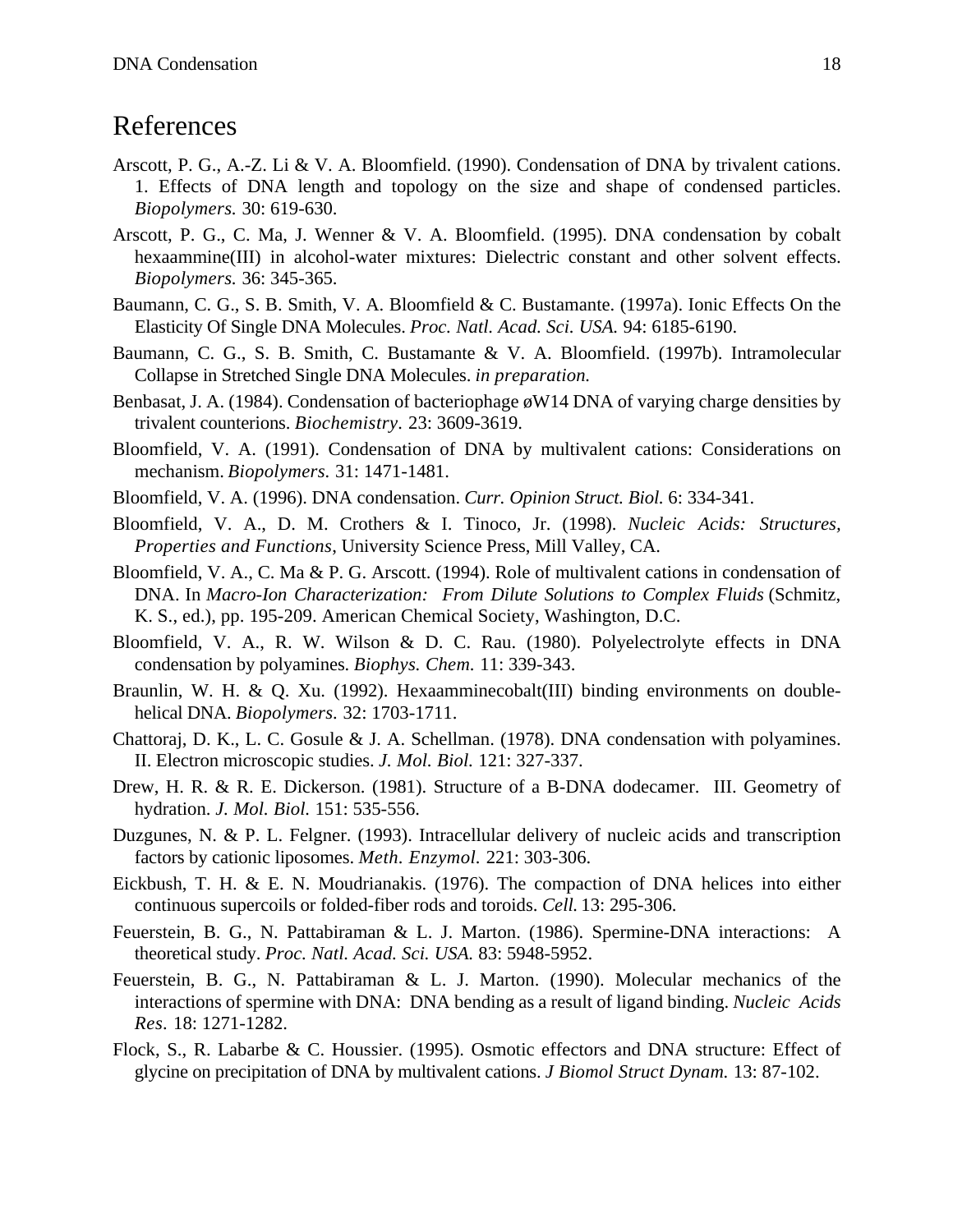- Flock, S., R. Labarbe & C. Houssier. (1996). Dielectric constant and ionic strength effects on DNA precipitation. *Biophys J.* 70: 1456-1465.
- Garcia-Ramírez, M. & J. Subirana. (1994). Condensation of DNA by basic proteins does not depend on protein composition. *Biopolymers.* 34: 285-292.
- Gosule, L. C. & J. A. Schellman. (1976). Compact form of DNA induced by spermidine. *Nature.* 259: 333-335.
- Gosule, L. C. & J. A. Schellman. (1978). DNA condensation with polyamines I. Spectroscopic studies. *J. Mol. Biol.* 121: 311-326.
- Grosberg, A. Y. & A. R. Khokhlov. (1994). *Statistical Physics of Macromolecules*, American Institute of Physics, New York.
- Grosberg, A. Y. & D. V. Kuznetsov. (1992a). Quantitative theory of the globule-to-coil transition. 1. Link density distribution in a globule and its radius of gyration. *Macromolecules.* 25: 1970- 1979.
- Grosberg, A. Y. & D. V. Kuznetsov. (1992b). Quantitative theory of the globule-to-coil transition. 2. Density-density correlation in a globule and the hydrodynamic radius of a macromolecule. *Macromolecules.* 25: 1980-1990.
- Grosberg, A. Y. & D. V. Kuznetsov. (1992c). Quantitative theory of the globule-to-coil transition. 3. Globule-globule interaction and polymer solution binodal and spinodal curves in the globular range. *Macromolecules.* 25: 1991-1995.
- Grosberg, A. Y. & D. V. Kuznetsov. (1992d). Quantitative theory of the globule-to-coil transition. 4. Comparison of theoretical results with experimental data. *Macromolecules.* 25: 1996-2003.
- Grosberg, A. Y. & D. V. Kuznetsov. (1993). Single-chain collapse or precipitation? Kinetic diagram of the states of a polymer solution. *Macromolecules.* 26: 4249-4251.
- Grosberg, A. Y. & A. V. Zhestkov. (1985). On the toroidal condensed state of closed circular DNA. *J. Biomolec. Struct. Dynam.* 3: 515-520.
- Grosberg, A. Y. & A. V. Zhestkov. (1986). On the compact form of linear duplex DNA: Globular states of the uniform elastic (persistent) macromolecule. *J. Biomolec. Struct. Dynam.* 3: 859- 872.
- Guldbrand, L., L. G. Nilsson & L. Nordenskiöld. (1986). A Monte Carlo simulation study of electrostatic forces between hexagonally packed DNA double helices. *J. Chem. Phys.* 85: 6686- 6698.
- Guo, P., C. Peterson & D. Anderson. (1987). Prohead and DNA-gp3-dependent ATPase activity of the DNA packaging protein gp16 of bacteriophage ø29. *J. Mol. Biol.* 197: 229-236.
- He, S. (1992). Kinetics of DNA Condensation by Hexaammine Cobalt(III), University of Minnesota.
- Hsiang, M. W. & R. D. Cole. (1977). Structure of histone H1-DNA complex: Effect of histone H1 on DNA condensation. *Proc. Natl. Acad. Sci. USA.* 74: 4852-4856.
- Huang, L., A. L. Klibanov, A. Mori & X. Gao. (1993). Targeted delivery of drugs and DNA with liposomes. *J. Liposome Res.* 3: 505-515.
- Klimenko, S. M., T. I. Tikkchonenko & V. M. Andreev. (1967). Packing of DNA in the head of bacteriophage T2. *J. Mol. Biol.* 23: 523-533.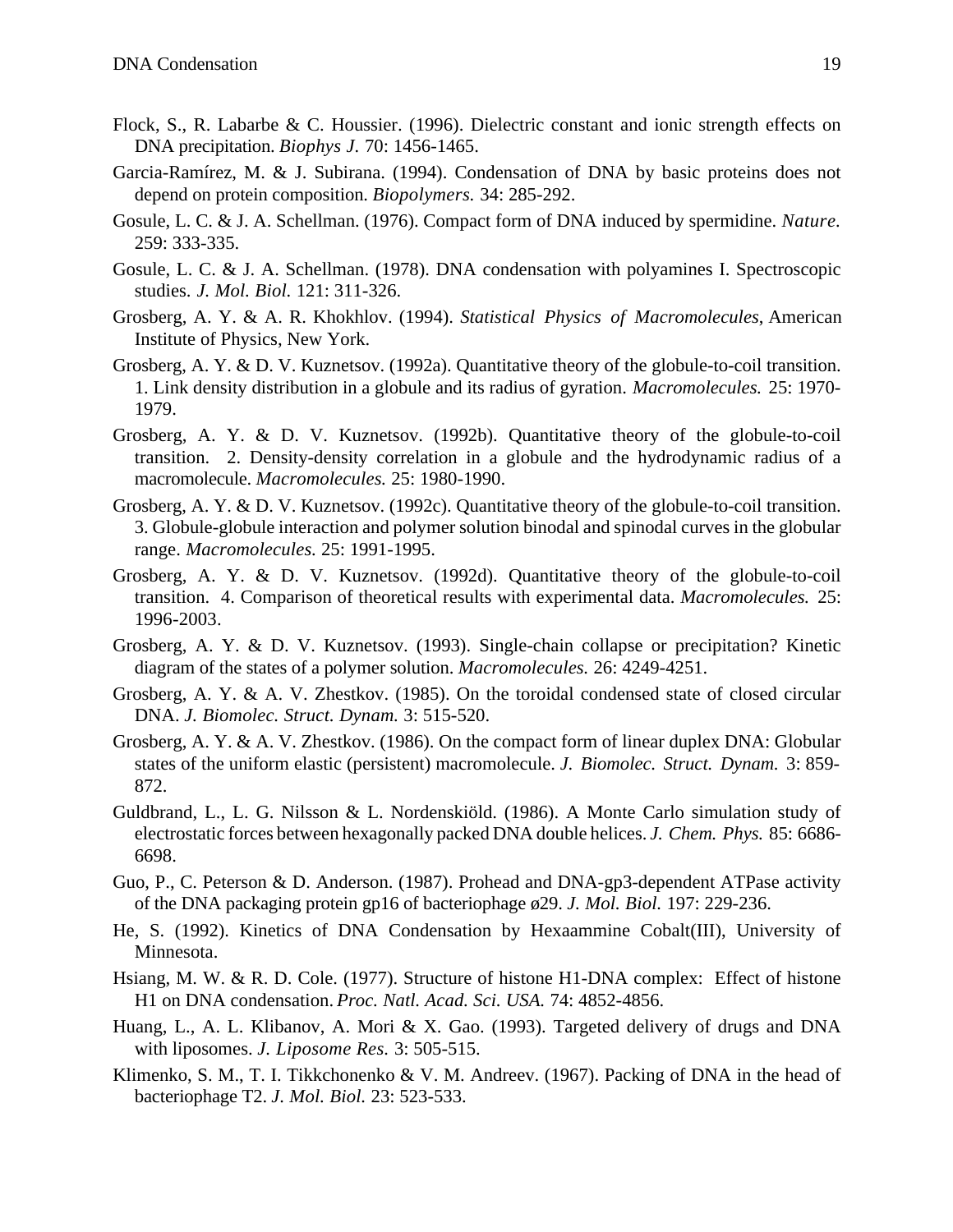- Laemmli, U. K. (1975). Characterization of DNA condensates induced by poly(ethylene oxide) and polylysine. *Proc. Natl. Acad. Sci. USA.* 72: 4288-4292.
- Laemmli, U. K., J. R. Paulson & V. Hitchins. (1974). Maturation of the head of bacteriophage T4. V. A possible DNA packaging mechanism: *in vitro* cleavage of the head proteins and the structure of the core of the polyhead. *J. Supramol. Struc.* 2: 276-301.
- Lang, D. (1973). Regular superstructures of purified DNA in ethanolic solutions. *J. Mol. Biol.* 78: 247-254.
- Lang, D., T. N. Taylor, D. C. Dobyan & D. M. Gray. (1976). Dehydrated circular DNA: Electron microscopy of ethanol-condensed molecules. *J. Mol. Biol.* 106: 97-107.
- Lasic, D. D. (1997). *Liposomes in Gene Delivery*, CRC Press, Boca Raton, FL.
- Leikin, S., V. A. Parsegian, D. C. Rau & R. P. Rand. (1993). Hydration forces. *Annu. Rev. Phys. Chem.* 44: 369-395.
- Leikin, S., D. C. Rau & V. A. Parsegian. (1991). Measured entropy and enthalpy of hydration as a function of distance between DNA double helices. *Phys. Rev. A.* 44: 5272-5278.
- Lerman, L. S. (1971). A transition to a compact form of DNA in polymer solutions. *Proc. Natl. Acad. Sci. USA.* 68: 1886-1890.
- Levin-Zaidman, S., Z. Reich, E. J. Wachtel & A. Minsky. (1996). Flow of structural information between four DNA conformational levels. *Biochemistry.* 35: 2985-2991.
- Lifshitz, I. M., A. Y. Grosberg & A. R. Khokhlov. (1978). Some problems of the statistical physics of polymer chains with volume interaction. *Rev. Mod. Phys.* 50: 683-713.
- Liquori, A. M., L. Constantino, V. Crescenzi, V. Elia, E. Giglio, R. Puliti, M. D. Savino & V. Vitagliano. (1967). Complexes between DNA and polyamines: A molecular model. *J. Mol. Biol.* 24: 113-122.
- Lyubartsev, A. P. & L. Nordenskiöld. (1995). Monte Carlo simulation study of ion distribution and osmotic pressure in hexagonally oriented DNA. *J Phys Chem.* 99: 10373-10382.
- Ma, C. & V. A. Bloomfield. (1994). Condensation of Supercoiled DNA Induced by MnCl<sub>2</sub>. *Biophys. J.* 67: 1678-1681.
- Ma, C. & V. A. Bloomfield. (1995). Gel Electrophoresis Measurement of Counterion Condensation on DNA. *Biopolymers.* 35: 211-216.
- Manning, G. S. (1978). The molecular theory of polyelectrolyte solutions with applications to the electrostatic properties of polynucleotides. *Q. Rev. Biophys.* 11: 179-246.
- Manning, G. S., K. K. Ebralidse, A. D. Mirzabekov & A. Rich. (1989). An estimate of the extent of folding of nucleosomal DNA by laterally asymmetric neutralization of phosphate groups. *J. Biomolec. Struct. Dynam.* 6: 877-889.
- Marquet, R. & C. Houssier. (1988). Different binding modes of spermine to A-T and G-C base pairs modulate the bending and stiffening of the DNA double helix. *J. Biomol. Struct. Dynam.* 6: 235-246.
- Marquet, R. & C. Houssier. (1991). Thermodynamics of cation-induced DNA condensation. *J. Biomol. Struct. Dynam.* 9: 159-167.
- Marquet, R., C. Houssier & E. Fredericq. (1985). An electro-optical study of the mechanisms of DNA condensation induced by spermine. *Biochim. Biophys. Acta.* 825: 365-374.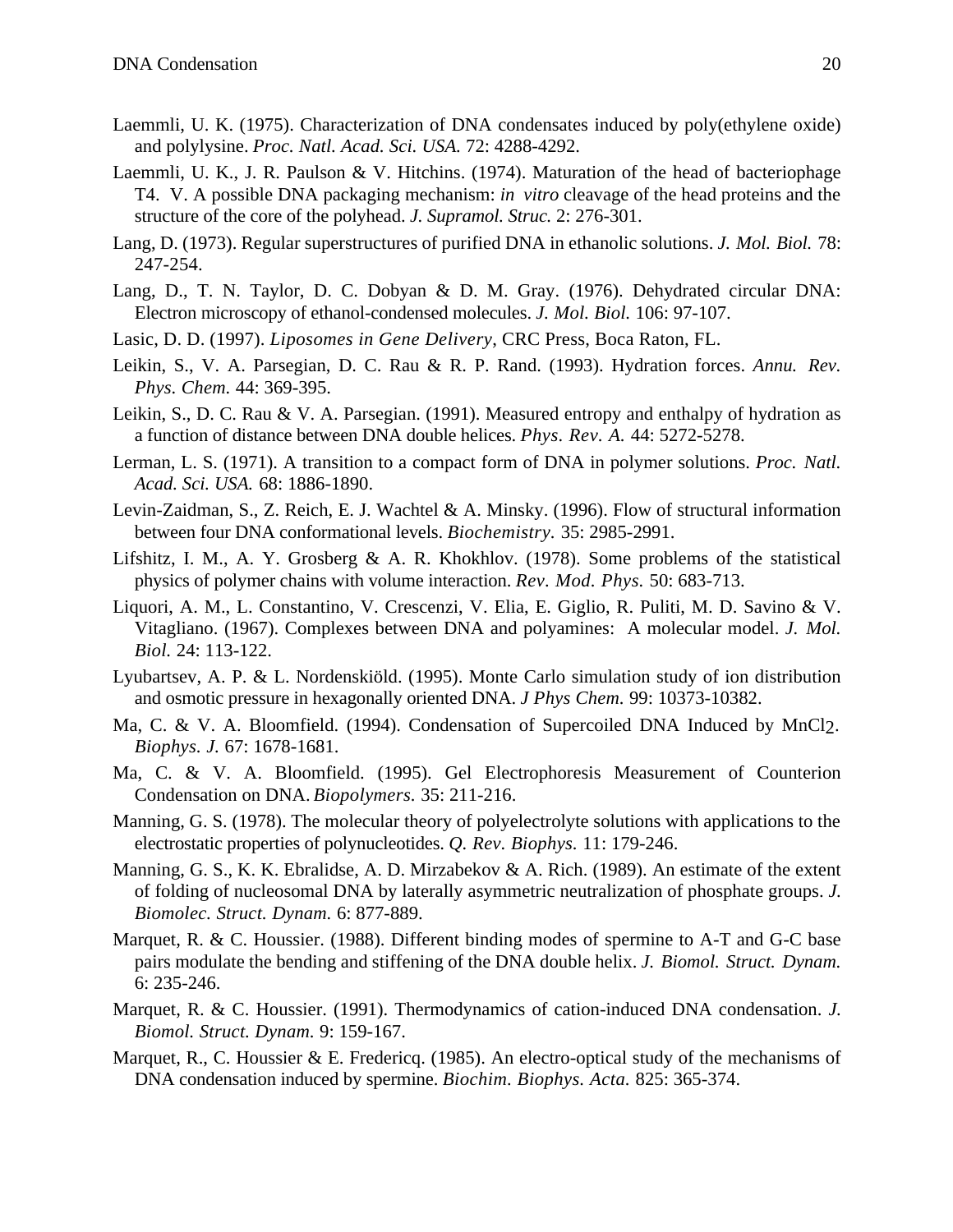- Marquet, R., A. Wyart & C. Houssier. (1987). Influence of DNA length on spermine-induced condensation. Importance of the bending and stiffening of DNA. *Biochim. Biophys. Acta.* 909: 165-172.
- Marx, K. A. & G. C. Ruben. (1983). Evidence for hydrated spermidine-calf thymus DNA toruses organized by circumferential DNA wrapping. *Nucleic Acids Res.* 11: 1839-1854.
- Morita, M., M. Tasaka & H. Fujisawa. (1993). DNA packaging ATPase of bacteriophage T3. *Virology.* 193: 748-752.
- Nilsson, L. G., L. Guldbrand & L. Nordenskjöld. (1991). Evaluation of the electrostatic osmotic pressure in an infinite system of hexagonally oriented DNA molecules. A Monte Carlo simulation. *Mol. Phys.* 72: 177-192.
- Odijk, T. (1993a). Physics of tightly curved semiflexible polymer chains. *Macromolecules.* 26: 6897-6902.
- Odijk, T. (1993b). Undulation-enhanced electrostatic forces in hexagonal polyelectrolyte gels. *Biophys. Chem.* 46: 69-75.
- Oosawa, F. (1968). Interaction between parallel rodlike macroions. *Biopolymers.* 6: 1633-1647.
- Oosawa, F. (1971). *Polyelectrolytes*, Marcel Dekker, New York.
- Parsegian, A. V., R. P. Rand, N. L. Fuller & D. C. Rau. (1986). Osmotic stress for the direct measurement of intermolecular forces. *Methods Enzymol.* 127: 400-416.
- Plum, G. E., P. G. Arscott & V. A. Bloomfield. (1990). Condensation of DNA by trivalent cations. 2. Effect of cation structure. *Biopolymers.* 30: 631-643.
- Plum, G. E. & V. A. Bloomfield. (1988). Equilibrium dialysis study of binding of hexammine cobalt(III) to DNA. *Biopolymers.* 27: 1045-1051.
- Podgornik, R., D. C. Rau & V. A. Parsegian. (1989). The action of interhelical forces on the organization of DNA double helices: Fluctuation-enhanced decay of electrostatic double-layer and hydration forces. *Macromolecules.* 22: 1780-1786.
- Podgornik, R., D. C. Rau & V. A. Parsegian. (1994). Parametrization of direct and soft stericundulatory forces between DNA double helical polyelectrolytes in solutions of several different anions and cations. *Biophys. J.* 66: 962-971.
- Porschke, D. (1984). Dynamics of DNA condensation. *Biochemistry.* 23: 4821-4828.
- Porschke, D. (1986). Structure and dynamics of double helices in solution: Modes of DNA bending. *J. Biomolec. Struct. Dynam.* 4: 373-389.
- Post, C. B. & B. H. Zimm. (1979). Internal condensation of a single DNA molecule. *Biopolymers.* 18: 1487-1501.
- Post, C. B. & B. H. Zimm. (1982a). Light scattering study of DNA condensation: Competition between collapse and aggregation. *Biopolymers.* 21: 2139-2160.
- Post, C. B. & B. H. Zimm. (1982b). Theory of DNA condensation: Collapse vs. aggregation. *Biopolymers.* 21: 2123-2137.
- Rau, D. C., B. K. Lee & V. A. Parsegian. (1984). Measurement of the repulsive force between polyelectrolyte molecules in ionic solution: Hydration forces between parallel DNA double helices. *Proc. Natl. Acad. Sci. USA.* 81: 2621-2625.
- Rau, D. C. & V. A. Parsegian. (1992a). Direct measurement of temperature-dependent solvation forces between DNA double helices. *Biophys. J.* 61: 260-271.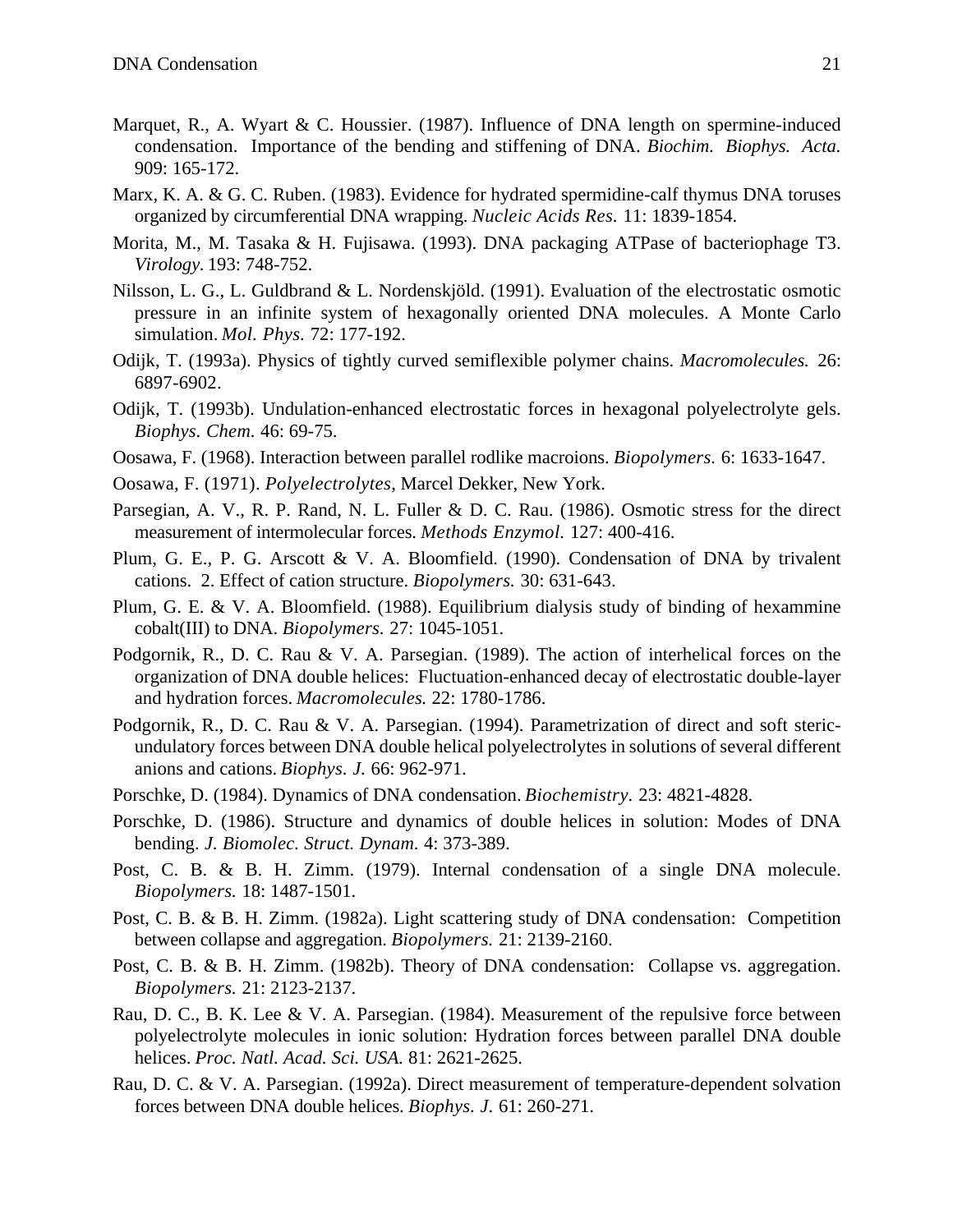- Rau, D. C. & V. A. Parsegian. (1992b). Direct measurement of the intermolecular forces between counterion-condensed DNA double helices. Evidence for long range attractive hydration forces. *Biophys. J.* 61: 246-259.
- Ray, J. & G. S. Manning. (1994). Attractive force between two rodlike polyions mediated by the sharing of condensed counterions. *Langmuir.* 10: 2450-2461.
- Reich, Z., R. Ghirlando & A. Minsky. (1992). Nucleic acids packaging processes: effects of adenine tracts and sequence-dependent curvature. *J. Biomol. Struct. Dynam.* 9: 1097-1109.
- Reich, Z., E. J. Wachtel & A. Minsky. (1995). In Vivo Quantitative Characterization Of Intermolecular Interactions. *J. Biol. Chem.* 270: 7045-7046.
- Riemer, S. C. & V. A. Bloomfield. (1978). Packaging of DNA in bacteriophage heads: Some considerations on energetics. *Biopolymers.* 17: 785-794.
- Ross, P. D. & J. T. Shapiro. (1974). Heat of interaction of DNA with polylysine, spermine, and Mg++. *Biopolymers.* 13: 415-416.
- Rouzina, I. & V. A. Bloomfield. (1997). DNA bending by small multivalent cations. *Biophys. J.* submitted:
- Schellman, J. A. & S. C. Harvey. (1995). Static contributions to the persistence length of DNA and dynamic contributions to DNA curvature. *Biophys Chem.* 55: 95-114.
- Schellman, J. A. & N. Parthasarathy. (1984). X-ray diffraction studies on cation-collapsed DNA. *J. Mol. Biol.* 175: 313-329.
- Strauss, J. K. & L. J. Maher, III. (1994). DNA bending by asymmetric phosphate neutralization. *Science.* 266: 1829-1834.
- Strauss, J. K., C. Roberts, M. G. Nelson, C. Switzer & L. J. Maher, III. (1996). DNA bending by hexamethylene-tethered ammonium ions. *Proc Natl Acad Sci USA.* 93: 9515-9520.
- Suwalsky, M., W. Traub, U. Shmueli & J. A. Subirana. (1969). An X-ray study of the interaction of DNA with spermine. *J. Mol. Biol.* 42: 363-373.
- Trifonov, E. N., R. K.-Z. Tan & S. C. Harvey. (1987). Static persistence length of DNA. In *Structure & Expression* (Olson, W. K., Sarma, M. H., Sarma, R. H. & Sundaralingam, M., eds.), Vol. 3: DNA Bending and Curvature, pp. 243-253. Adenine Press, Schenectady, NY.
- Ubbink, J. & T. Odijk. (1995). Polymer- and salt-induced toroids of hexagonal DNA. *Biophys J.* 68: 54-61.
- Ubbink, J. & T. Odijk. (1996). Deformation of toroidal DNA condensates under surface stress. *Europhysics Lett.* 33: 353-358.
- Vasilevskaya, V. V., A. R. Khokhlov, S. Kidoaki & K. Yoshikawa. (1997). Structure of collapsed persistent macromolecule: Toroid vs spherical globule. *Biopolymers.* 41: 51-60.
- Votavová, H., D. Kucerová, J. Felsberg & J. Sponar. (1986). Changes in conformation, stability and condensation of DNA by univalent and divalent cations in methanol-water mixtures. *J. Biomolec. Struct. Dynam.* 4: 477-489.
- Wang, M. D., H. Yin, R. Landick, J. Gelles & S. M. Block. (1997). Stretching DNA With Optical Tweezers. *Biophysical Journal.* 72: 1335-1346.
- Wemmer, D. E., K. S. Srivenugopal, B. R. Reid & D. R. Morris. (1985). Nuclear magnetic resonance studies of polyamine binding to a defined DNA sequence. *J. Mol. Biol.* 185: 457- 459.